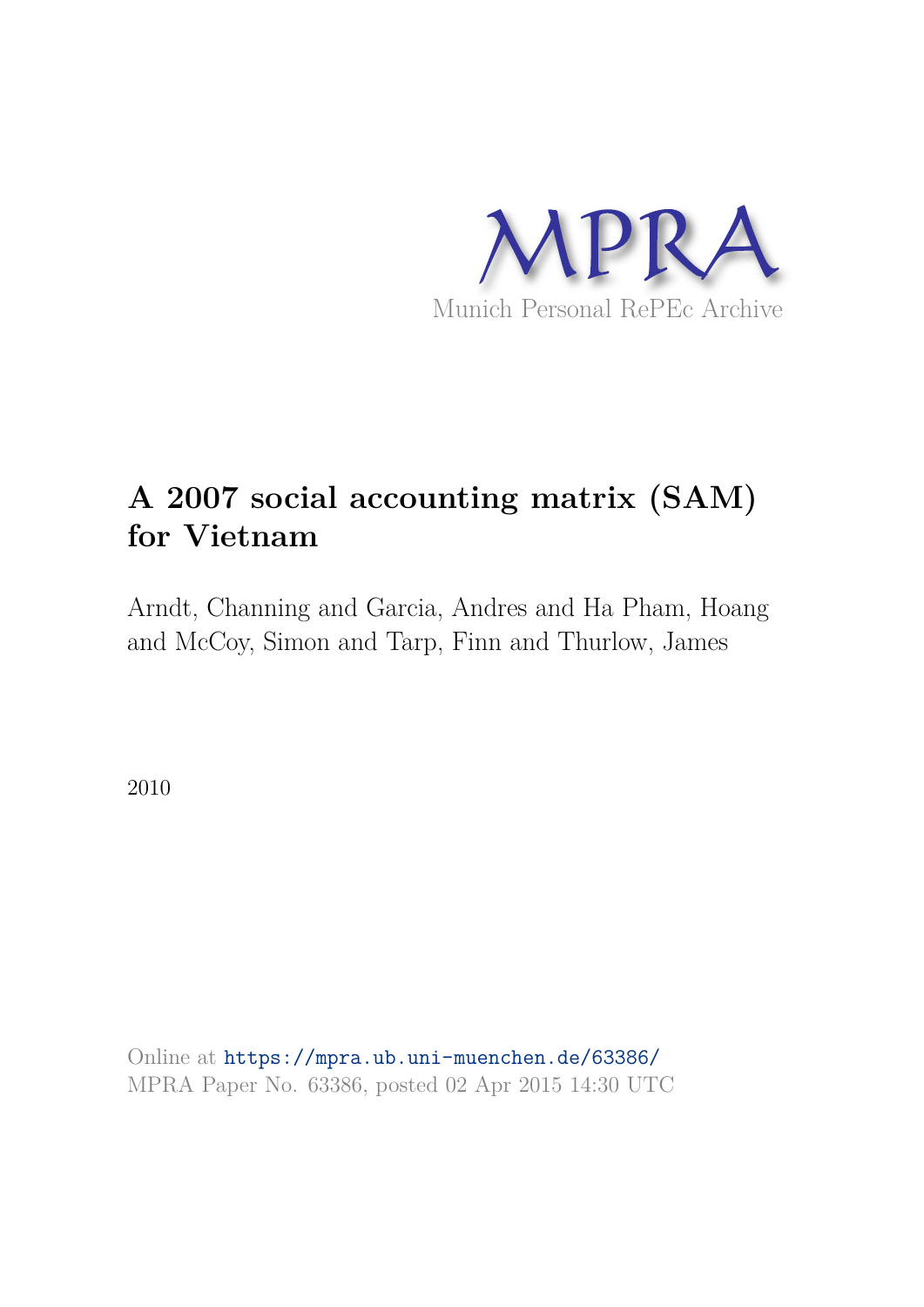**A Study Prepared under the CIEM-Danida Project "Strengthening the Development Research and Policy Analysis Capacity of CIEM" funded by the Danida Poverty Reduction Grant (PRG)** 

# **A 2007 social accounting matrix (SAM) for Vietnam**

Channing Arndt<sup>a</sup>, Andres Garcia<sup>a b</sup>, Hoang Ha Pham<sup>c</sup>, Simon McCoy<sup>a</sup>, Finn Tarp<sup>a</sup> and James Thurlow<sup>a d</sup>

<sup>a</sup> Department of Economics, University of Copenhagen  $b$ The World Bank, Washington D.C.  $\textdegree$  Central Institute for Economic Management, Hanoi  $d$  International Food Policy Research Institute, Washington D.C.

#### **This version: April 2010**

**Abstract**: This paper documents a Vietnam Social Accounting Matrix (SAM) for the year 2007. The national SAM is based on newly estimated supply-use tables, national accounts, state budgets, and balance of payments. The SAM reconciles these data using cross-entropy estimation techniques. The final SAM is a detailed representation of Vietnam's economy. It separates 63 activities and commodities; rural/urban labor by different education levels; and households by rural/urban areas and farm/nonfarm expenditure quintiles. Labor and household information is drawn from the 2006 Vietnam Household Living Standards Survey. Finally, the SAM identifies government, investment and foreign accounts. It is therefore an ideal tool for economywide impact assessments, including SAM-based multiplier analysis and computable general equilibrium (CGE) modeling.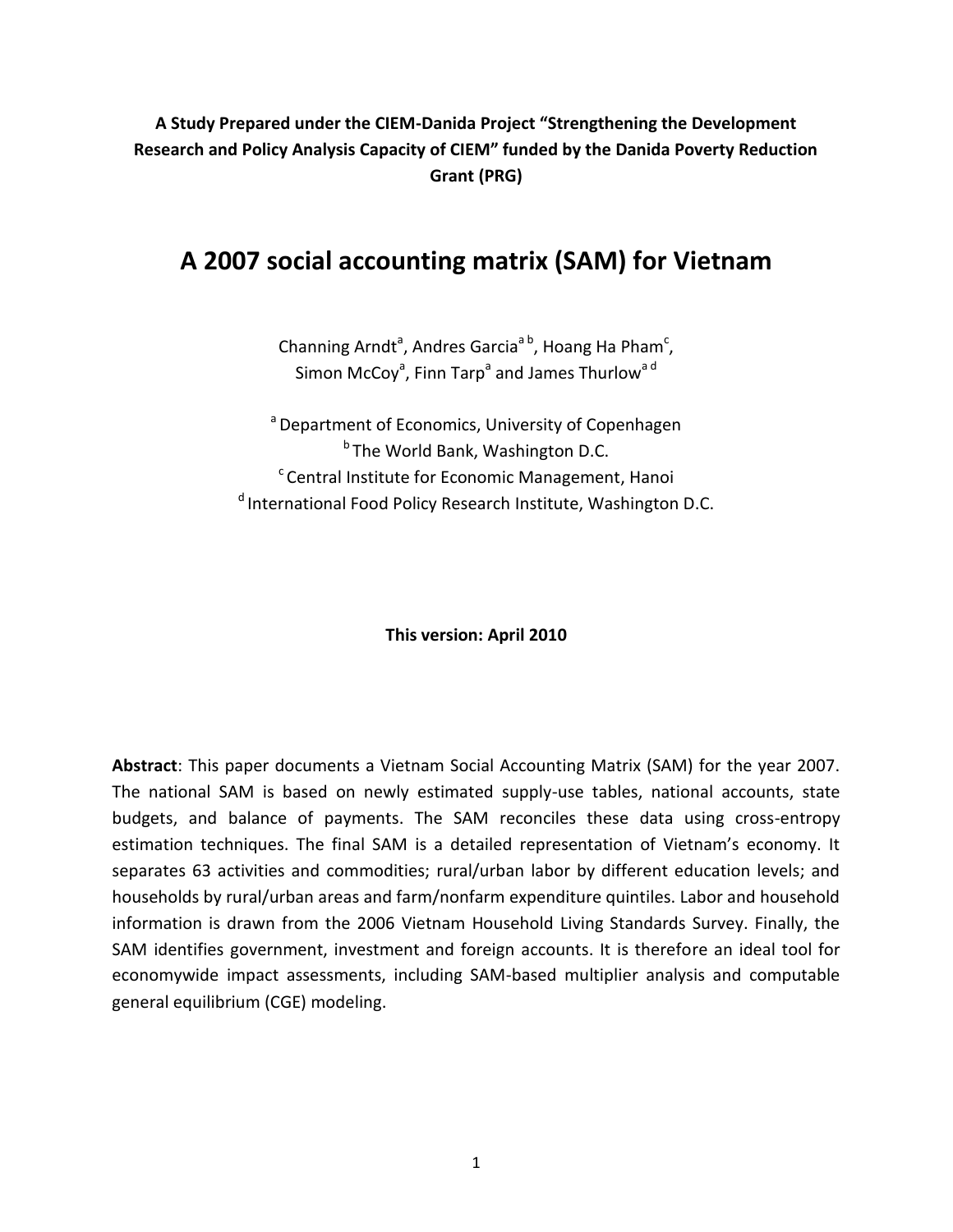# **Table of contents**

# **List of acronyms**

- CGE Computable general equilibrium
- GDP Gross domestic product
- GSO Government Statistical Office
- IMF International Monetary Fund
- SAM Social accounting matrix
- SUT Supply-use table
- VHLSS Vietnam Household Living Standards Survey
- VND Vietnamese Dong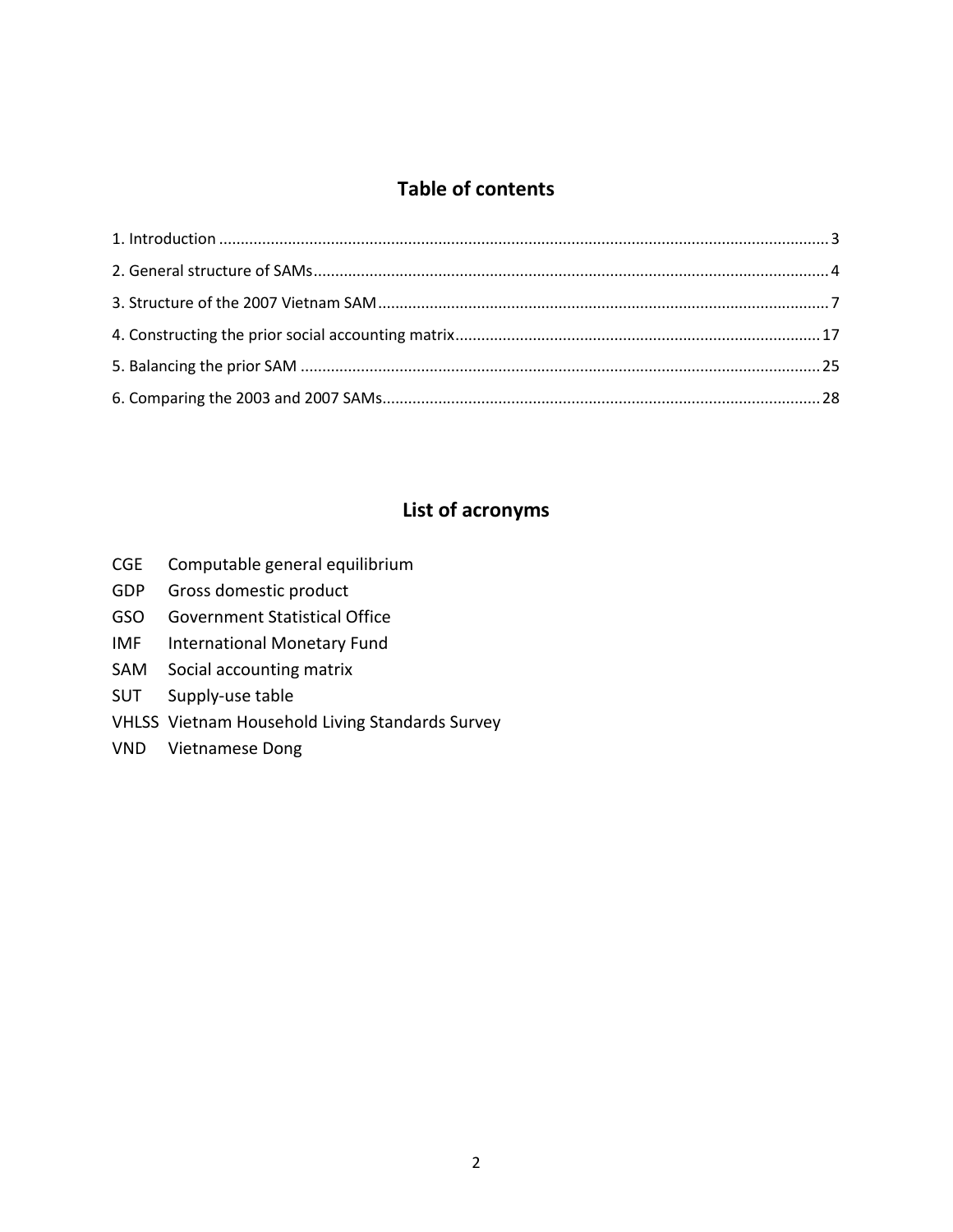#### **1. Introduction**

This paper outlines the construction of a 2007 social accounting matrix (SAM) for Vietnam. A SAM is a consistent data framework that captures the information contained in the national income and product accounts and the supply-use table (SUT), as well as the monetary flows between institutions. A SAM is an ex-post accounting framework since, within its square matrix, total receipts must equal total payments for each account contained within the SAM. Since the required data is not drawn from a single source, information from various sources must be compiled and made consistent. This process is valuable since it helps identify inconsistencies among Vietnam's statistical sources. For example, there are invariably differences between the incomes and expenditures reported by households in Living Standards Surveys. SAMs are economy-wide databases which are used in conjunction with analytical techniques to strengthen the evidence underlying policy decisions. One of the major advances of the 2007 SAM over previous SAMs for Vietnam is that it is based on a new 2007 SUT constructed by General Statistics Office of Vietnam. It is therefore the most up-to-date representation of Vietnam's economic structure.

Section 2 reviews the general structure of SAMs and Section 3 presents the key features of the Vietnam SAM. The first step in constructing a SAM is compiling information from various sources into a SAM format or framework known as the 'prior SAM'. The construction of the prior SAM takes place in two stages. A 'macro SAM' is first constructed using aggregate information from national accounts and other macroeconomic databases. This SAM is then disaggregated across sectors, factors and households to derive a more detailed 'micro SAM'. Given the diversity of its data sources, the prior SAM is invariably inconsistent (i.e., there are inequalities between receipts and payments). Section 4 describes the data sources used to construct the prior SAM. Finally, Section 5 outlines the basic cross-entropy estimation approach used to reconcile the imbalances in the prior SAM.

The second step in constructing a SAM is reconciling receipts and payments so that row and column totals are equal (i.e., 'balancing' the SAM). This is also done in two stages. The reliability of the various data sources is first assessed based on the observed inequalities between row and column accounts. The SAM is then balanced using cross-entropy econometrics. The crossentropy approach is described in Section 5 together with a description of the constraints imposed during the estimation procedure. The final section summarizes the details of the new Vietnam SAM.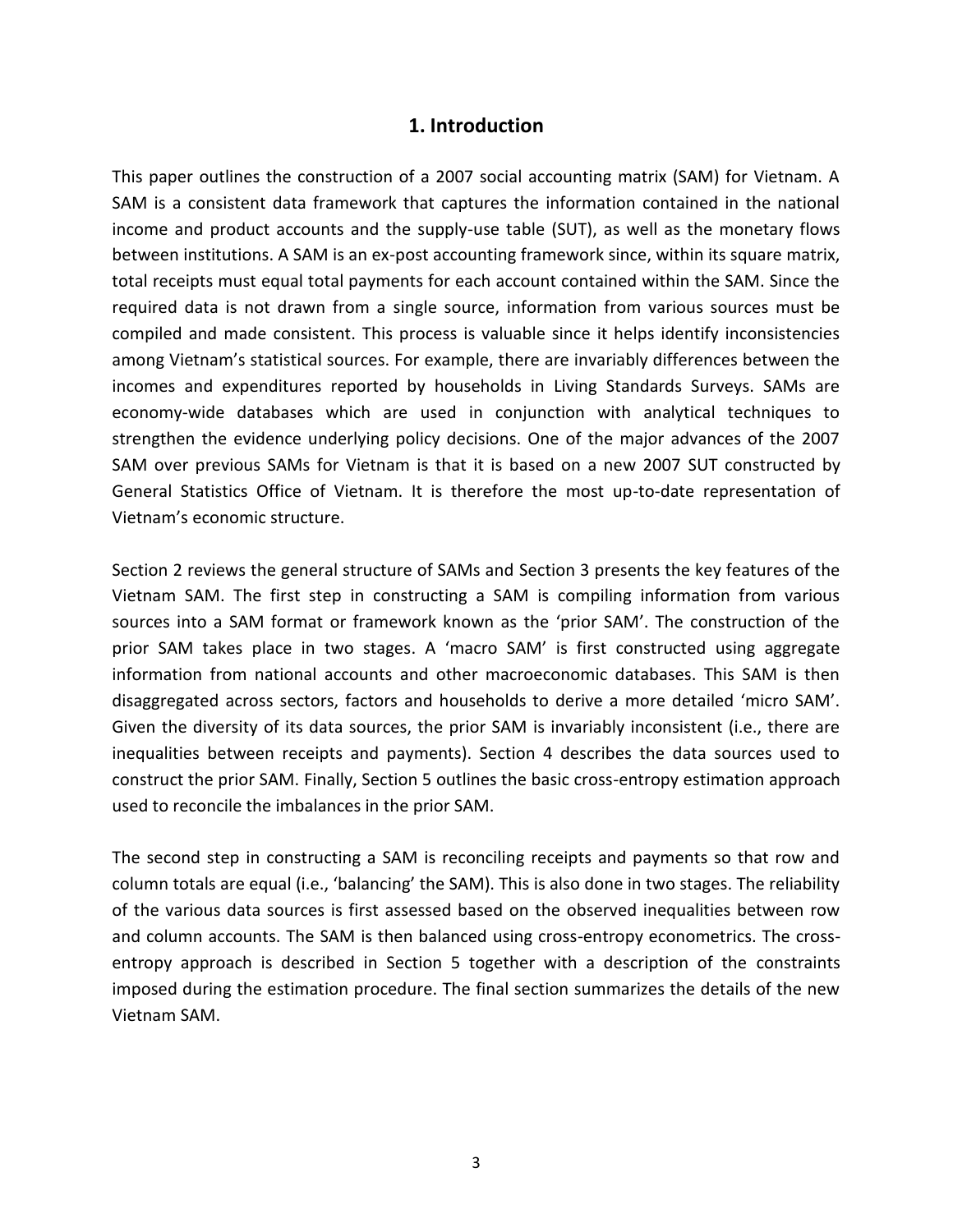## **2. General structure of SAMs**

One way of depicting the economy is the circular flow diagram shown in Figure 1, which captures all transfers and real transactions between sectors and institutions. Production activities purchase land, labor and capital inputs from the factor markets, and intermediate inputs from commodity markets, and use these to produce goods and services. These are supplemented by imports (M) and then sold through commodity markets to households (C), the government (G), investors (I) and foreigners (E). In the circular flow diagram, each institution's expenditure becomes another institution's income. For example, household and government purchases of commodities provide the incomes producers need to continue the production process. Additional inter-institutional transfers, such as taxes and savings, ensure that the circular flow of incomes is closed. In other words, all income and expenditure flows are accounted for and there are no leakages from the system.

A SAM is an economy-wide data framework usually representing the real economy of a country, as depicted in Figure 1.<sup>1</sup> More technically, a SAM is a square matrix in which each account is represented by a row and column. Each cell shows the payment from the account of its column to the account of its row – the incomes of an account appear along its row, its expenditures along its column. The underlying principle of double-entry accounting requires that, for each account in the SAM, total revenue (row total) equals total expenditure (column total). Table 1 shows an aggregate SAM (with verbal explanations in place of numbers).

The SAM distinguishes between 'activities' (the entities that carry out production) and 'commodities' (representing markets for goods and non-factor services). SAM flows are valued at producers' prices in the activity accounts and at market prices (including indirect commodity taxes and transactions costs) in the commodity accounts. The commodities are activity outputs, either exported or sold domestically, and imports. In the activity columns, payments are made to commodities (intermediate demand), and factors of production (value-added comprising of operating surplus and compensation of employees). In the commodity columns, payments are made to domestic activities, the rest of the world, and various tax accounts (for domestic and import taxes). This treatment provides the data needed to model imports as perfect or imperfect substitutes vis-à-vis domestic production.

 $\overline{\phantom{0}}$ 

 $^1$  For general discussions of SAMs and SAM-based modeling, see Pyatt and Round (1985), Reinert and Roland-Holst (1997), Pyatt (1988), Robinson and Roland-Holst (1988), and Breisinger, Thomas and Thurlow (2009).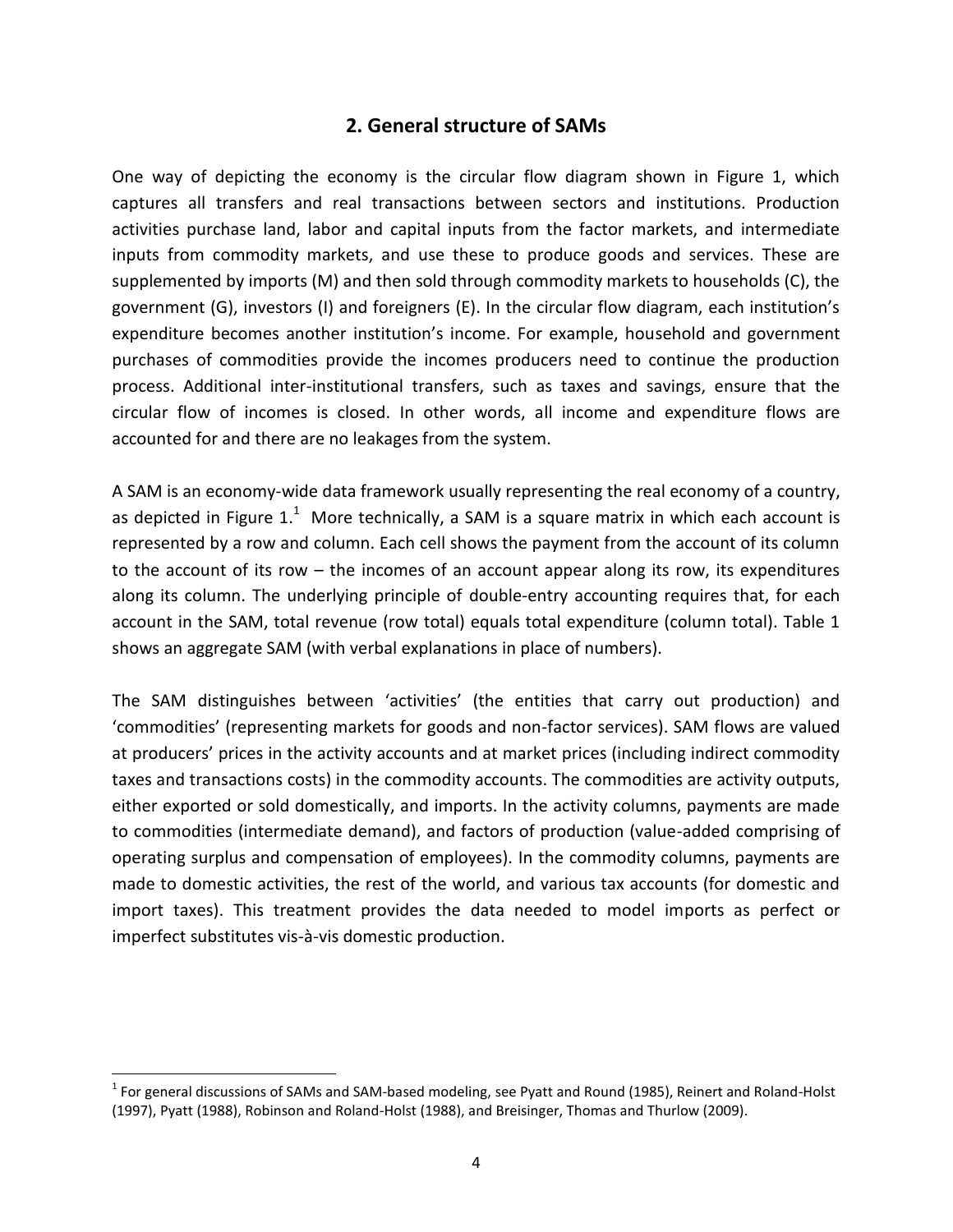

Source: Breisinger, Thomas and Thurlow (2009).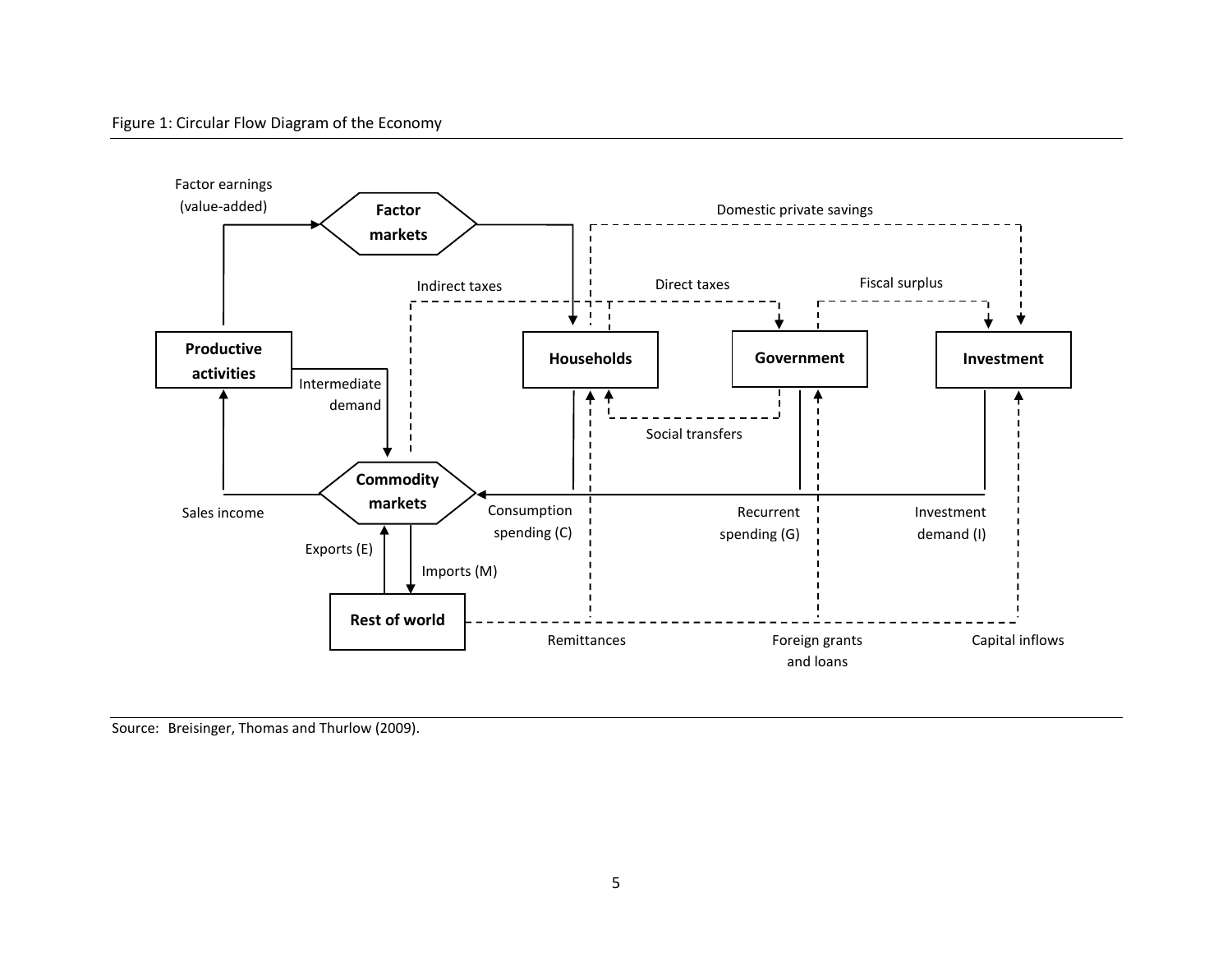Table 1: Basic structure of a SAM

|                      | Activities                  | Commod-<br>ities                  | Factors                            | Enterprises                     | Households                       | Government                                  | Investment                         | Rest of the<br>World                    | Total                          |
|----------------------|-----------------------------|-----------------------------------|------------------------------------|---------------------------------|----------------------------------|---------------------------------------------|------------------------------------|-----------------------------------------|--------------------------------|
| <b>Activities</b>    |                             | Marketed<br>output                |                                    |                                 | Home<br>consump-<br>tion         |                                             |                                    |                                         | Activity<br>income             |
| Commodities          | Inter-<br>mediate<br>inputs | Transaction<br>costs              |                                    |                                 | Marketed<br>consump-<br>tion     | Government<br>consump-<br>tion              | Investment,<br>change in<br>stocks | Exports                                 | Total<br>demand                |
| Factors              | Value-added                 |                                   |                                    |                                 |                                  |                                             |                                    | Foreign<br>factor<br>earnings           | Factor<br>earnings             |
| Enterprises          |                             |                                   | Factor<br>income to<br>enterprises |                                 |                                  | Transfers to<br>enterprises                 |                                    | Foreign<br>enterprise<br>receipts       | Enterprise<br>earnings         |
| Households           |                             |                                   | Factor<br>income to<br>households  | Indirect<br>capital<br>payments | Inter-<br>household<br>transfers | Transfers to<br>households                  |                                    | Foreign<br>remittances<br>received      | Household<br>income            |
| Government           | Producer<br>taxes           | Sales taxes,<br>import<br>tariffs | Factor<br>taxes                    | Corporate<br>taxes              | Personal<br>taxes                |                                             |                                    | Government<br>transfers<br>from rest of | Government<br>income           |
| Savings              |                             |                                   |                                    | Enterprise<br>savings           | Household<br>savings             | Government<br>savings                       |                                    | Foreign<br>savings                      | Savings                        |
| Rest of the<br>World |                             | Imports                           |                                    | Repatriated<br>earnings         | Foreign<br>remittances<br>paid   | Government<br>transfers to<br>rest of world |                                    |                                         | Foreign<br>exchange<br>outflow |
| Total                | Gross<br>output             | Total<br>supply                   | Factor<br>expenditure              | Enterprise<br>expenditure       | Household<br>expenditure         | Government<br>expenditure                   | Investment                         | Foreign<br>exchange<br>inflow           |                                |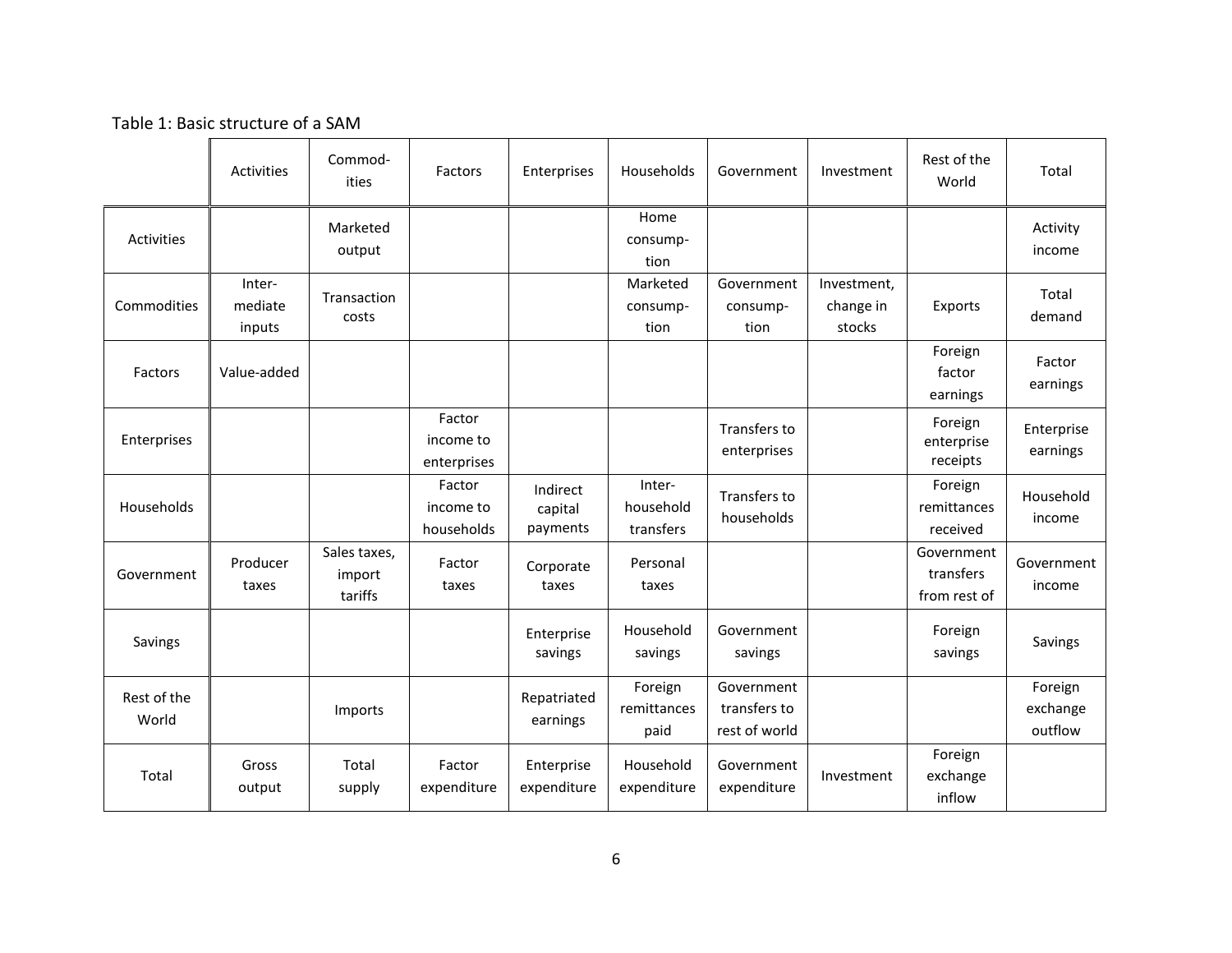The government is disaggregated into a core government account and different tax collection accounts, one for each tax type. This disaggregation is necessary since otherwise the economic interpretation of some payments is often ambiguous. In the SAM, direct payments between the government and households are reserved for transfers. Finally, payments from the government to factors (for the labor services provided by public sector employees) are captured in the government services activity. Government consumption demand is a purchase of the output from the government services activity, which in turn, pays labor.

The SAM contains a number of factors of production, which earn incomes from their use in the production process, and then pay their incomes to enterprises, households, government and the rest of the world. Indirect capital earnings or enterprise profits are taxed according to average corporate tax rates and some profits may be repatriated abroad. The remaining capital earnings, together with other factors' earnings (e.g. land and labor) are paid to households. Households use their incomes to pay taxes, save, and consume domestically produced and imported commodities.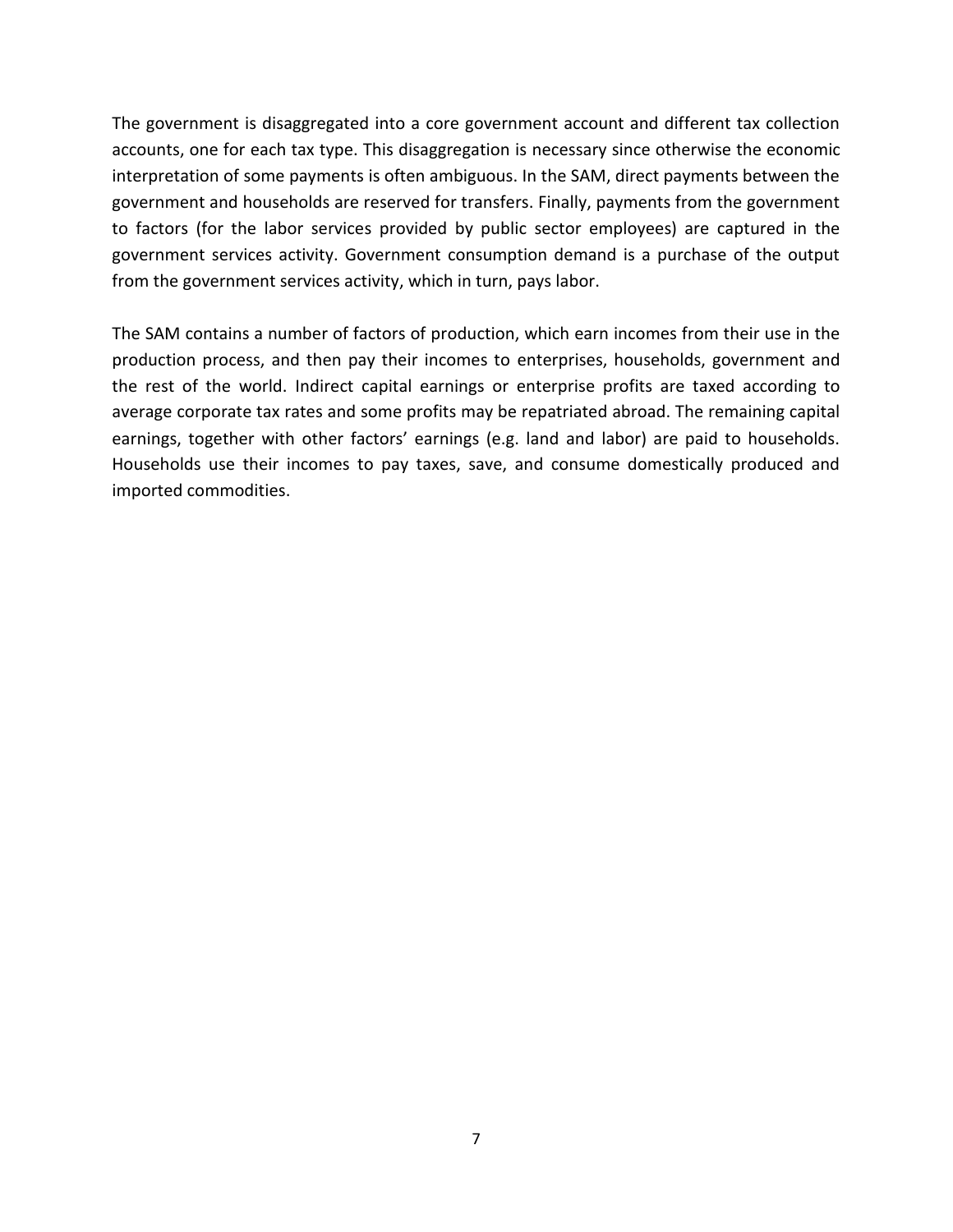### **3. Structure of the 2007 Vietnam SAM**

#### *Sectoral production and trade*

The SAM is based on a new 2007 supply-use table for Vietnam. The SAM therefore contains detailed information on the structure of production and foreign trade. The original SUT separated industries into 112 different activities and products into 138 commodities. The new SAM aggregates away some of these details in order to expand on factor markets and household income and spending patterns. The next section describes the various data sources used to produce the new SAM, while this section describes its overall structure.

The national SAM identifies 63 sectors, of which 23 are in agriculture (see Table 2). Agricultural production is divided into crop agriculture (7 subsectors), livestock (3), fisheries (2) and forestry. Most of the sectors identified in the SAM are in industry, which is separated into mining (4 subsectors), manufacturing (30), utilities (2) and construction. Finally, the SAM also contains information on 12 different service sectors, including private services (9 subsectors) and public or government services (3).

Table 3 shows the structure sectoral of gross domestic product (GDP). Agriculture accounts for 15.6 percent of total GDP in Vietnam, most of which is generated by crop agriculture, particularly paddy rice. One of the advantages of a SAM is that is shows the structural linkages of an economy. For example, while Vietnam exports some of paddy rice, most of this is passed downstream to the rice husking or processing sector. Although this sector contributes relatively little to national GDP (only 0.05 percent), it generates a disproportionate amount of the country's export earnings (3.13 percent). Not all sectors have these strong "forward production" linkages. For example, there is very little refining of domestically-sourced crude oil. This is evident in the table. While crude oil generates 9.1 percent of total GDP, much of this is exported directly without being passed to the downstream refining sector ("petroleum products" in Table 3). Rather, refined oil imports account for a large share of Vietnam's total import bill (13.1 percent). Measuring these kinds of upstream and downstream production linkages is one of the key motivations for constructing a SAM since it allows analysts to determine how changes in the performance of a sector will affect other sectors of the country, as well as the external balance and overall availability of foreign exchange.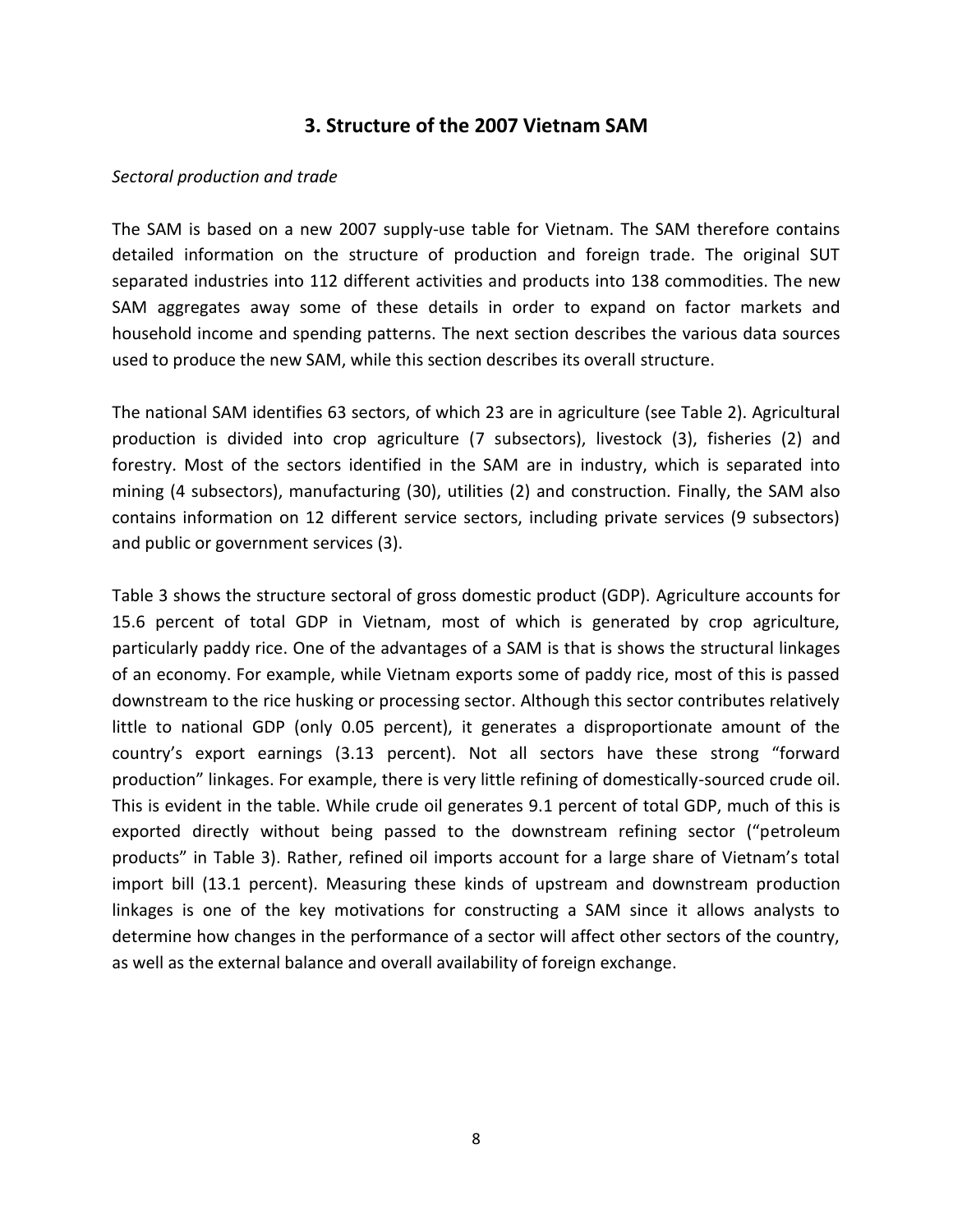| No              | Code               | Description                    | No | Code | Description                      |
|-----------------|--------------------|--------------------------------|----|------|----------------------------------|
|                 | <b>Agriculture</b> |                                |    |      |                                  |
| 1               | padd               | Paddy rice                     | 8  | bovp | Cows and pigs                    |
| 2               | sugr               | Sugarcane                      | 9  | poul | Poultry                          |
| 3               | acrp               | Other annual crops             | 10 | oliv | Other livestock                  |
| 4               | rubb               | Rubber                         | 11 | fore | Forestry                         |
| 5               | coff               | Coffee                         | 12 | fish | Capture fishery                  |
| 6               | Itea               | Tea leaf                       | 13 | aqua | Aquaculture                      |
| 7               | pcrp               | Other perennial crops          |    |      |                                  |
| <b>Industry</b> |                    |                                |    |      |                                  |
| 14              | coal               | Coal mining                    | 33 | foot | Footwear                         |
| 15              | coil               | Crude oil                      | 34 | wood | Wood products                    |
| 16              | ngas               | Natural gas                    | 35 | papr | Paper products                   |
| 17              | omin               | Other mining                   | 36 | prnt | Printing products                |
| 18              | meat               | Meat processing                | 37 | fuel | Petroleum products               |
| 19              | pfsh               | Fish processing                | 38 | chem | Other chemicals                  |
| 20              | pveg               | Vegetable and fruit processing | 39 | nmet | Non-metallic minerals            |
| 21              | poil               | Oils and fats processing       | 40 | ceme | Cement                           |
| 22              | dair               | Dairy                          | 41 | metl | <b>Basic metals</b>              |
| 23              | rice               | Rice husking                   | 42 | metp | Metal products                   |
| 24              | flou               | Other flours                   | 43 | mach | Machinery and equipment          |
| 25              | food               | Other food processing          | 44 | emch | Electrical machinery             |
| 26              | bevn               | Non-alcoholic beverages        | 45 | vehe | Vehicles and transport equipment |
| 27              | beva               | Alcoholic beverages            | 46 | furn | Furniture                        |
| 28              | toba               | Tobacco processing             | 47 | oman | Other manufacturing              |
| 29              | fibr               | Yarn and other fibers          | 48 | elec | Electricity and gas distribution |
| 30              | text               | <b>Textiles</b>                | 49 | watr | Water distribution and utilities |
| 31              | clth               | Clothing                       | 50 | cons | Construction                     |
| 32              | leat               | Leather products               |    |      |                                  |
| <b>Services</b> |                    |                                |    |      |                                  |
| 51              | trad               | Retail and wholesale trade     | 58 | fsrv | <b>Financial services</b>        |
| 52              | hotl               | Hotels and catering            | 59 | real | Real estate                      |
| 53              | trnr               | Road transport                 | 60 | admn | Public administration            |
| 54              | trna               | Air transport                  | 61 | educ | Education                        |
| 55              | trno               | Other transport                | 62 | heal | Health                           |
| 56              | comm               | Communications                 | 63 | osrv | Other services                   |
| 57              | busi               | <b>Business services</b>       |    |      |                                  |

#### Table 2: Sectors in the 2007 Vietnam SAM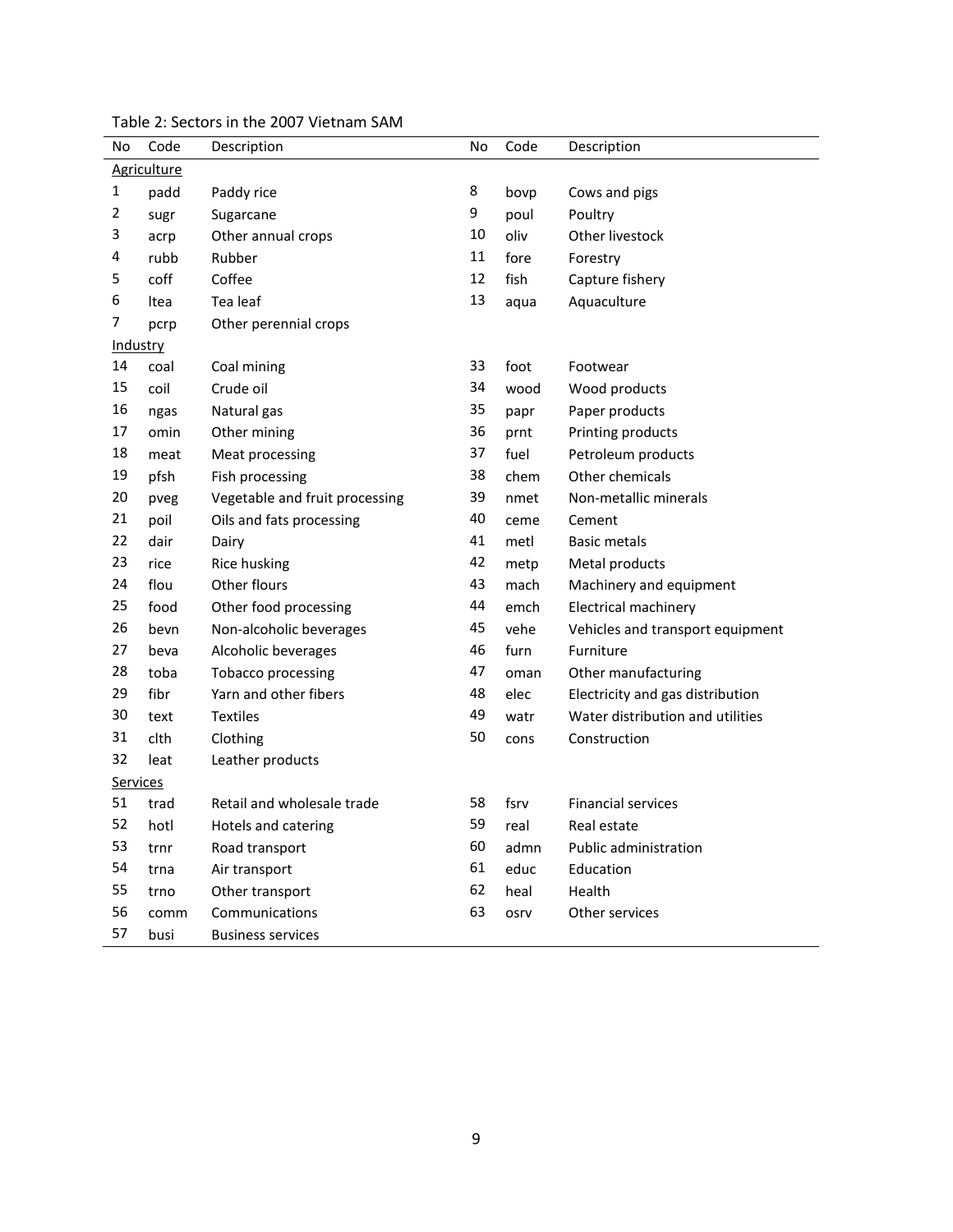| Sectors                      | Share of total (%) |         |         | Indirect tax rates (%) |         |         |
|------------------------------|--------------------|---------|---------|------------------------|---------|---------|
|                              | GDP                | Imports | Exports | Producer               | Imports | Exports |
| <b>Total GDP</b>             | 100.00             | 100.00  | 100.00  | 0.59                   | 3.12    |         |
| <b>Agriculture</b>           | 15.62              | 2.30    | 7.20    | 0.43                   | 2.92    |         |
| <b>Crops</b>                 | 10.42              | 1.67    | 2.99    | 0.56                   | 3.86    |         |
| Paddy rice                   | 5.62               | 0.04    | 0.00    | 0.65                   | 13.71   |         |
| Sugarcane                    | 0.31               | 0.01    | 0.00    | 0.65                   | 3.43    |         |
| Other annual crops           | 1.28               | 1.06    | 0.50    | 0.65                   | 4.17    |         |
| Rubber                       | 0.31               | 0.28    | 0.47    | 0.31                   | 1.03    |         |
| Coffee                       | 0.77               | 0.01    | 1.66    | 0.31                   | 6.86    |         |
| Tea leaf                     | 0.09               | 0.01    | 0.02    | 0.31                   | 7.59    |         |
| Other perennial crops        | 2.04               | 0.26    | 0.33    | 0.31                   | 4.02    |         |
| Livestock                    | 1.39               | 0.02    | 0.78    | 0.16                   | 1.87    |         |
| Cows and pigs                | 0.80               | 0.00    | 0.68    | 0.16                   | 0.17    |         |
| Poultry                      | 0.31               | 0.01    | 0.01    | 0.16                   | 1.71    |         |
| Other livestock              | 0.29               | 0.00    | 0.09    | 0.16                   | 3.51    |         |
| <b>Forestry</b>              | 1.30               | 0.59    | 0.01    | 0.49                   | 0.12    |         |
| <b>Fisheries</b>             | 2.51               | 0.03    | 3.42    | 0.32                   | 6.16    |         |
| Capture fishery              | 1.08               | 0.02    | 0.13    | 0.13                   | 6.43    |         |
| Aquaculture                  | 1.43               | 0.00    | 3.29    | 0.41                   | 3.54    |         |
| Industry                     | 42.70              | 90.35   | 86.89   | 0.31                   | 3.38    |         |
| <b>Mining</b>                | 10.27              | 0.40    | 15.15   | 0.78                   | 1.35    |         |
| Coal mining                  | 0.69               | 0.05    | 1.40    | 2.92                   | 1.72    |         |
| Crude oil                    | 9.07               | 0.00    | 13.35   | 0.07                   | 0.34    |         |
| Natural gas                  |                    | 0.15    | 0.00    |                        | 1.73    |         |
| Other mining                 | 0.52               | 0.20    | 0.39    | 2.86                   | 0.98    |         |
| Manufacturing                | 19.22              | 89.78   | 71.74   | 0.27                   | 3.40    |         |
| <b>Processed foods</b>       | 3.65               | 3.27    | 22.48   | 0.14                   | 6.85    |         |
| Meat processing              | 0.19               | 0.12    | 0.75    | 0.17                   | 4.83    |         |
| Fish processing              | 0.67               | 0.45    | 8.94    | 0.09                   | 8.25    |         |
| Vegetable/fruit processing   | 0.20               | 0.04    | 1.19    | 0.16                   | 12.98   |         |
| Oils and fats processing     | 0.03               | 1.02    | 0.49    | 0.07                   | 2.55    |         |
| Dairy                        | 0.45               | 0.41    | 0.62    | 0.02                   | 8.26    |         |
| Rice husking                 | 0.05               | 0.00    | 3.13    | 0.04                   | 15.39   |         |
| Other flours                 | 0.05               | 0.09    | 2.34    | 0.04                   | 4.15    |         |
| Other food processing        | 1.01               | 0.71    | 1.78    | 0.15                   | 10.31   |         |
| Non-alcoholic beverages      | 0.17               | 0.02    | 0.52    | 0.45                   | 19.09   |         |
| Alcoholic beverages          | 0.63               | 0.20    | 1.76    | 0.45                   | 5.76    |         |
| Tobacco processing           | 0.20               | 0.22    | 0.95    | 0.10                   | 10.70   |         |
| <b>Textiles and clothing</b> | 3.34               | 7.42    | 17.02   | 0.17                   | 6.14    |         |
| Yarn and other fibers        | 0.41               | 0.43    | 0.37    | 0.20                   | 4.96    |         |
| <b>Textiles</b>              | 0.35               | 5.02    | 2.28    | 0.20                   | 6.92    |         |
| Clothing                     | 1.24               | 0.27    | 7.76    | 0.22                   | 16.45   |         |
| Leather products             | 0.55               | 1.34    | 1.88    | 0.10                   | 1.00    |         |
| Footwear                     | 0.80               | 0.34    | 4.73    | 0.08                   | 8.12    |         |

# Table 3: Sectoral production and trade structure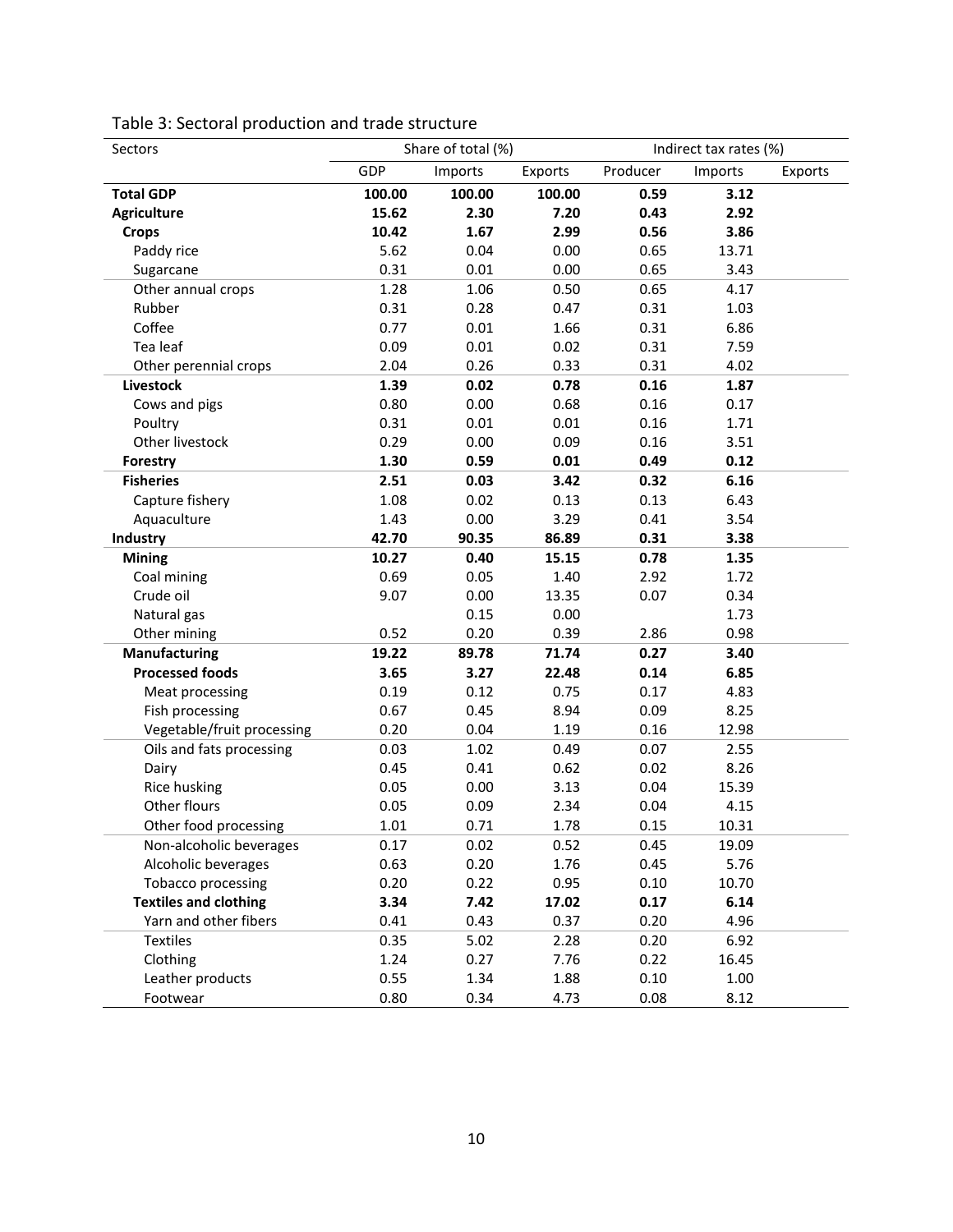| <b>Sectors</b>               |       | Share of total (%) |         |          | Indirect tax rates (%) |         |
|------------------------------|-------|--------------------|---------|----------|------------------------|---------|
|                              | GDP   | Exports            | Imports | Producer | Imports                | Exports |
| Wood and paper               | 1.21  | 1.72               | 1.78    | 0.38     | 5.23                   |         |
| Wood products                | 0.57  | 0.31               | 1.28    | 0.51     | 3.31                   |         |
| Paper products               | 0.41  | 1.38               | 0.36    | 0.32     | 5.66                   |         |
| Printing products            | 0.23  | 0.03               | 0.14    | 0.26     | 5.00                   |         |
| <b>Chemicals</b>             | 2.27  | 29.00              | 4.15    | 0.20     | 2.46                   |         |
| Petroleum products           | 0.03  | 13.12              | 0.46    | 0.05     | 2.39                   |         |
| Other chemicals              | 2.24  | 15.88              | 3.69    | 0.21     | 2.53                   |         |
| <b>Machinery</b>             | 5.27  | 46.07              | 17.52   | 0.29     | 3.11                   |         |
| <b>Basic metals</b>          | 0.41  | 10.24              | 1.40    | 0.33     | 1.12                   |         |
| Metal products               | 1.34  | 6.84               | 5.22    | 0.34     | 1.20                   |         |
| Machinery and equipment      | 0.21  | 3.31               | 0.63    | 0.25     | 3.46                   |         |
| <b>Electrical machinery</b>  | 1.32  | 1.36               | 1.07    | 0.12     | 2.09                   |         |
| Vehicles/transport equip.    | 1.99  | 24.32              | 9.20    | 0.42     | 4.50                   |         |
| <b>Other manufacturing</b>   | 3.48  | 2.30               | 8.79    | 0.72     | 5.74                   |         |
| Non-metallic minerals        | 0.60  | 0.45               | 0.68    | 0.41     | 6.36                   |         |
| Cement                       | 1.14  | 0.25               | 0.04    | 0.43     | 5.32                   |         |
| Furniture                    | 1.28  | 0.13               | 5.60    | 1.30     | 13.12                  |         |
| Other manufacturing          | 0.46  | 1.47               | 2.46    | 0.39     | 4.96                   |         |
| <b>Utilities</b>             | 3.86  | 0.18               | 0.00    | 0.29     | 0.35                   |         |
| Electricity/gas distribution | 3.59  | 0.17               | 0.00    | 0.22     | 0.34                   |         |
| Water distribution           | 0.27  | 0.00               |         | 1.08     | 13.72                  |         |
| <b>Construction</b>          | 9.34  |                    |         | 0.22     |                        |         |
| <b>Services</b>              | 41.68 | 7.35               | 5.91    | 1.36     |                        |         |
| <b>Private services</b>      | 31.70 | 5.85               | 5.62    | 1.61     |                        |         |
| Retail and wholesale trade   | 13.32 | 0.03               | 0.31    | 2.74     |                        |         |
| Hotels and catering          | 3.40  | 1.00               | 2.44    | 1.69     |                        |         |
| Road transport               | 2.87  | 0.36               | 0.55    | 1.68     |                        |         |
| Air transport                | 0.15  | 0.67               | 0.49    | 0.01     |                        |         |
| Other transport              | 0.91  | 0.69               | 0.19    | 2.00     |                        |         |
| Communications               | 2.25  | 0.39               | 0.66    | 0.17     |                        |         |
| <b>Business services</b>     | 1.81  | 0.54               | 0.34    | 0.59     |                        |         |
| <b>Financial services</b>    | 1.40  | 1.73               | 0.49    | 0.20     |                        |         |
| Real estate                  | 4.25  | 0.24               | 0.06    | 0.67     |                        |         |
| Other services               | 1.35  | 0.21               | 0.10    | 0.52     |                        |         |
| Government                   | 9.97  | 1.51               | 0.29    | 0.39     |                        |         |
| Public administration        | 4.36  |                    |         | 0.33     |                        |         |
| Education                    | 4.08  | 1.16               | 0.17    | 0.38     |                        |         |
| Health                       | 1.53  | 0.34               | 0.13    | 0.54     |                        |         |

Table 3 continued: Sectoral production and trade structure

Source: 2007 Vietnam social accounting matrix.

Notes: "GDP" is gross domestic product.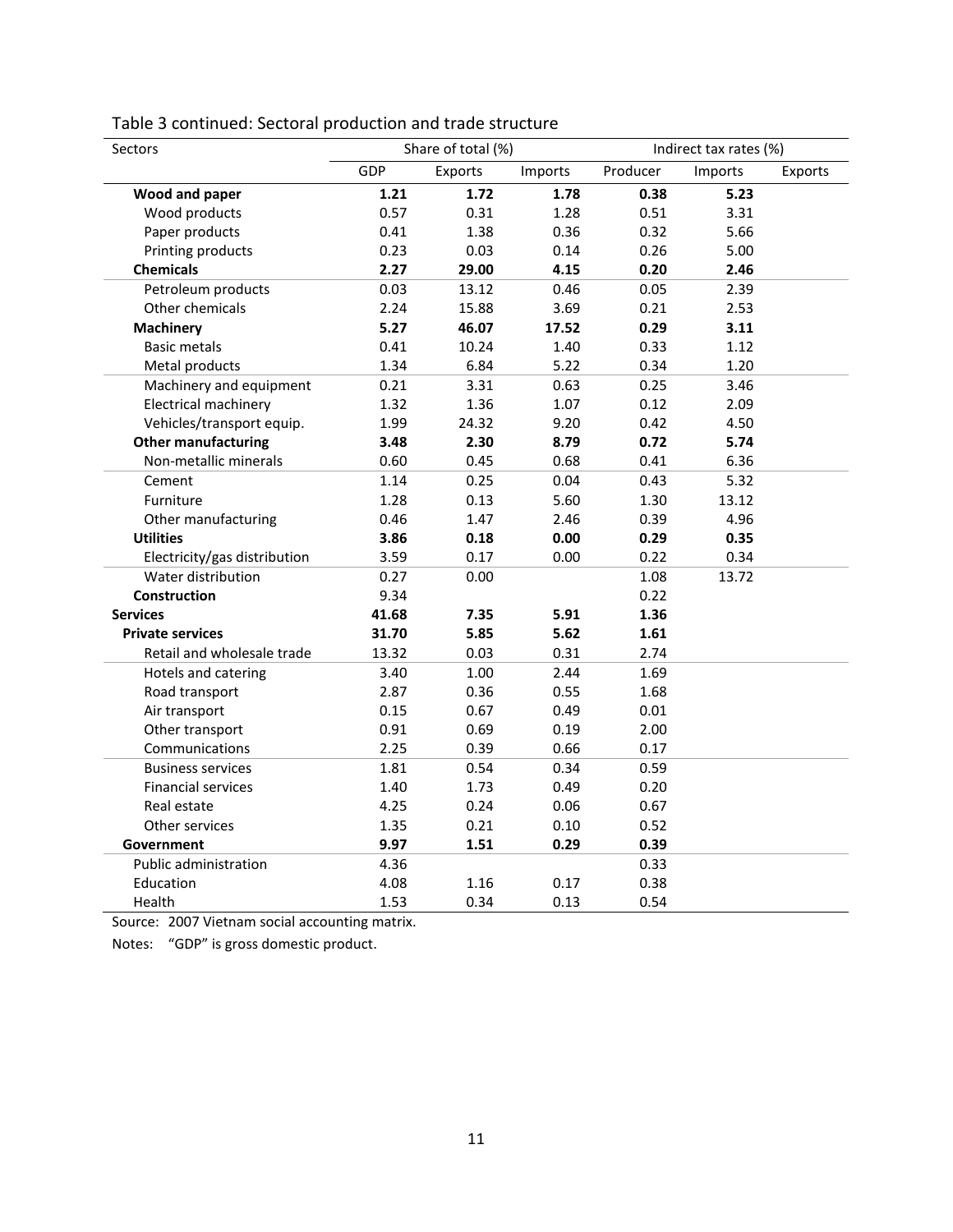#### *Factor income generation and distribution*

As mentioned above, one of the reasons for aggregating the sectors in the new SAM was to expand the detail on factors' incomes and expenditures. Table 4 shows factor income shares within different sectors. The SAM differentiates between different kinds of factors, including labor, capital, agricultural land, and livestock stocks. Labor is further disaggregated by rural/urban areas and workers' education levels. "Primary" refers to workers with some primary schooling (grades 1-4); "secondary" includes workers with some secondary schooling (grades 5-11); and "tertiary" includes workers who have completed secondary school or higher education (12 or higher).

Not surprisingly, the table shows that a vast majority of agricultural value-added is generated by labor in the rural areas (46.6 percent) rather than in urban areas (4.9 percent). A larger share of labor income in agriculture is earned by primary-educated workers compared to the national average. By contrast, very little labor value-added in agriculture comes from tertiary-educated labor (only 6.5 percent). This reflects the general lower-skilled intensity of agriculture. The remaining agricultural value-added is earned by capital (6.3 percent) and agricultural land and livestock (42.3 percent). Agricultural land can be used for both crops and aquaculture (i.e., ponds). It is noticeable that factor income shares are similar across different agricultural subsectors. This is due to a lack of information on labor usage within agriculture, and constrains the construction of the both the SUT and SAM.

Industry, by contrast, is far more intensive in its use of higher skilled labor. For example, manufacturing labor value-added is mainly generated by secondary- and tertiary-educated workers, although the former dominates overall. However, while labor is still an important factor input into the manufacturing sector, it is capital that is responsible for most value-added generated in the industrial sectors. For example, capital in the crude oil sector accounts for 98.1 percent of total value-added. This reflects the higher capital-intensity typically associated with industrial production.

Finally, services are the most intensive user of higher-skilled labor, with tertiary-educated workers generating 37.6 percent of total sectoral GDP. Moreover, labor is also a more important overall than capital. This is particularly true for the government sector (including health and education) where value-added is overwhelmingly generated by high-skilled workers.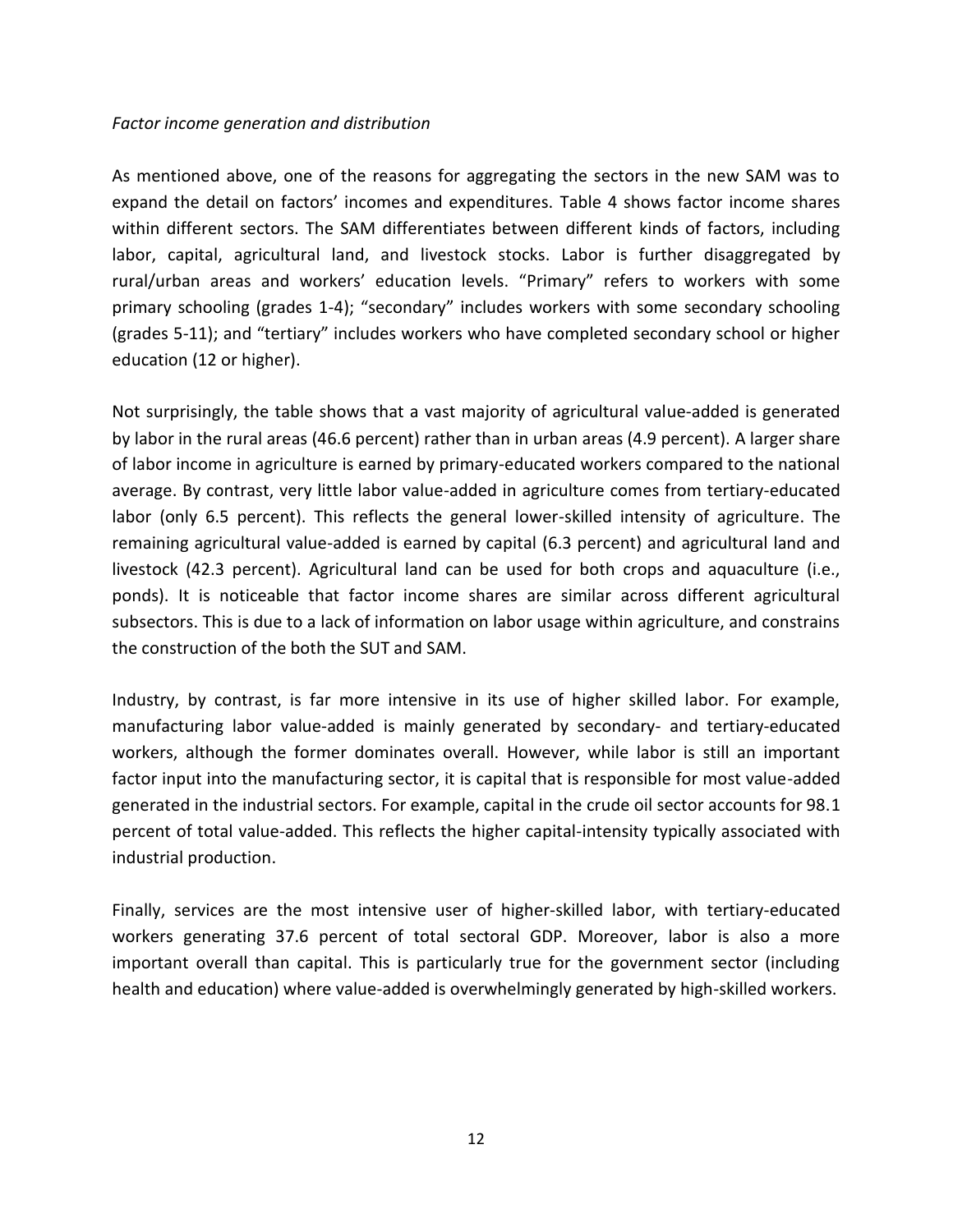| Sectors                      |       |       | Labor    |         |         | Capital | Land &    |
|------------------------------|-------|-------|----------|---------|---------|---------|-----------|
|                              | Urban | Rural | Tertiary | Second. | Primary |         | livestock |
| <b>Total GDP</b>             | 21.25 | 31.19 | 23.59    | 24.37   | 4.48    | 40.96   | 6.60      |
| <b>Agriculture</b>           | 4.90  | 46.58 | 6.48     | 34.10   | 10.90   | 6.26    | 42.26     |
| Crops                        | 2.63  | 42.87 | 4.66     | 29.86   | 10.98   | 4.70    | 49.80     |
| Paddy rice                   | 2.71  | 44.15 | 4.79     | 30.75   | 11.31   | 3.38    | 49.77     |
| Sugarcane                    | 2.71  | 44.15 | 4.79     | 30.75   | 11.31   | 3.38    | 49.77     |
| Other annual crops           | 2.71  | 44.15 | 4.79     | 30.75   | 11.31   | 3.38    | 49.77     |
| Rubber                       | 2.45  | 39.99 | 4.34     | 27.86   | 10.24   | 7.68    | 49.88     |
| Coffee                       | 2.45  | 39.99 | 4.34     | 27.86   | 10.24   | 7.68    | 49.88     |
| Tea leaf                     | 2.45  | 39.99 | 4.34     | 27.86   | 10.24   | 7.68    | 49.88     |
| Other perennial crops        | 2.45  | 39.99 | 4.34     | 27.86   | 10.24   | 7.68    | 49.88     |
| Livestock                    | 2.43  | 39.60 | 4.30     | 27.59   | 10.14   | 7.98    | 49.99     |
| Cows and pigs                | 2.43  | 39.60 | 4.30     | 27.59   | 10.14   | 7.98    | 49.99     |
| Poultry                      | 2.43  | 39.60 | 4.30     | 27.59   | 10.14   | 7.98    | 49.99     |
| Other livestock              | 2.43  | 39.60 | 4.30     | 27.59   | 10.14   | 7.98    | 49.99     |
| Forestry                     | 14.73 | 75.77 | 17.71    | 62.47   | 10.32   | 9.50    |           |
| <b>Fisheries</b>             | 10.62 | 50.79 | 9.45     | 40.64   | 11.31   | 10.07   | 28.53     |
| Capture fishery              | 14.69 | 70.28 | 13.08    | 56.24   | 15.65   | 15.02   |           |
| Aquaculture                  | 7.55  | 36.13 | 6.73     | 28.91   | 8.05    | 6.34    | 49.97     |
| Industry                     | 16.10 | 26.17 | 16.16    | 22.85   | 3.25    | 57.74   |           |
| <b>Mining</b>                | 4.02  | 4.39  | 4.59     | 3.57    | 0.24    | 91.60   |           |
| Coal mining                  | 39.50 | 24.59 | 44.46    | 19.64   |         | 35.91   |           |
| Crude oil                    | 1.18  | 0.73  | 1.32     | 0.58    |         | 98.09   |           |
| Natural gas                  |       |       |          |         |         |         |           |
| Other mining                 | 6.68  | 41.32 | 8.97     | 34.31   | 4.72    | 52.00   |           |
| <b>Manufacturing</b>         | 17.79 | 26.10 | 18.04    | 22.08   | 3.78    | 56.11   |           |
| Foods                        | 15.67 | 23.86 | 13.16    | 20.25   | 6.12    | 60.46   |           |
| Meat processing              | 19.39 | 29.51 | 16.28    | 25.05   | 7.57    | 51.11   |           |
| Fish processing              | 16.53 | 25.16 | 13.88    | 21.35   | 6.45    | 58.32   |           |
| Vegetable/fruit processing   | 15.55 | 23.67 | 13.06    | 20.10   | 6.07    | 60.77   |           |
| Oils and fats processing     | 9.50  | 14.45 | 7.97     | 12.27   | 3.71    | 76.05   |           |
| Dairy                        | 9.05  | 13.77 | 7.60     | 11.69   | 3.53    | 77.18   |           |
| Rice husking                 | 4.48  | 6.82  | 3.76     | 5.79    | 1.75    | 88.69   |           |
| Other flours                 | 4.48  | 6.82  | 3.76     | 5.79    | 1.75    | 88.69   |           |
| Other food processing        | 15.44 | 23.50 | 12.96    | 19.95   | 6.03    | 61.07   |           |
| Non-alcoholic beverages      | 19.96 | 30.39 | 16.76    | 25.79   | 7.80    | 49.65   |           |
| Alcoholic beverages          | 19.96 | 30.39 | 16.76    | 25.79   | 7.80    | 49.65   |           |
| <b>Tobacco processing</b>    | 14.82 | 22.56 | 12.44    | 19.15   | 5.79    | 62.62   |           |
| <b>Textiles and clothing</b> | 24.72 | 36.31 | 24.30    | 34.05   | 2.69    | 38.96   |           |
| Yarn and other fibers        | 12.24 | 16.45 | 12.66    | 14.59   | 1.45    | 71.31   |           |
| <b>Textiles</b>              | 12.24 | 16.45 | 12.66    | 14.59   | 1.45    | 71.31   |           |
| Clothing                     | 32.95 | 44.27 | 34.07    | 39.26   | 3.89    | 22.79   |           |
| Leather products             | 27.81 | 33.22 | 22.54    | 37.59   | 0.89    | 38.97   |           |
| Footwear                     | 21.66 | 44.91 | 21.34    | 42.00   | 3.22    | 33.43   |           |

Table 4: Factor contributions to sectoral value-added (columns sum to 100%)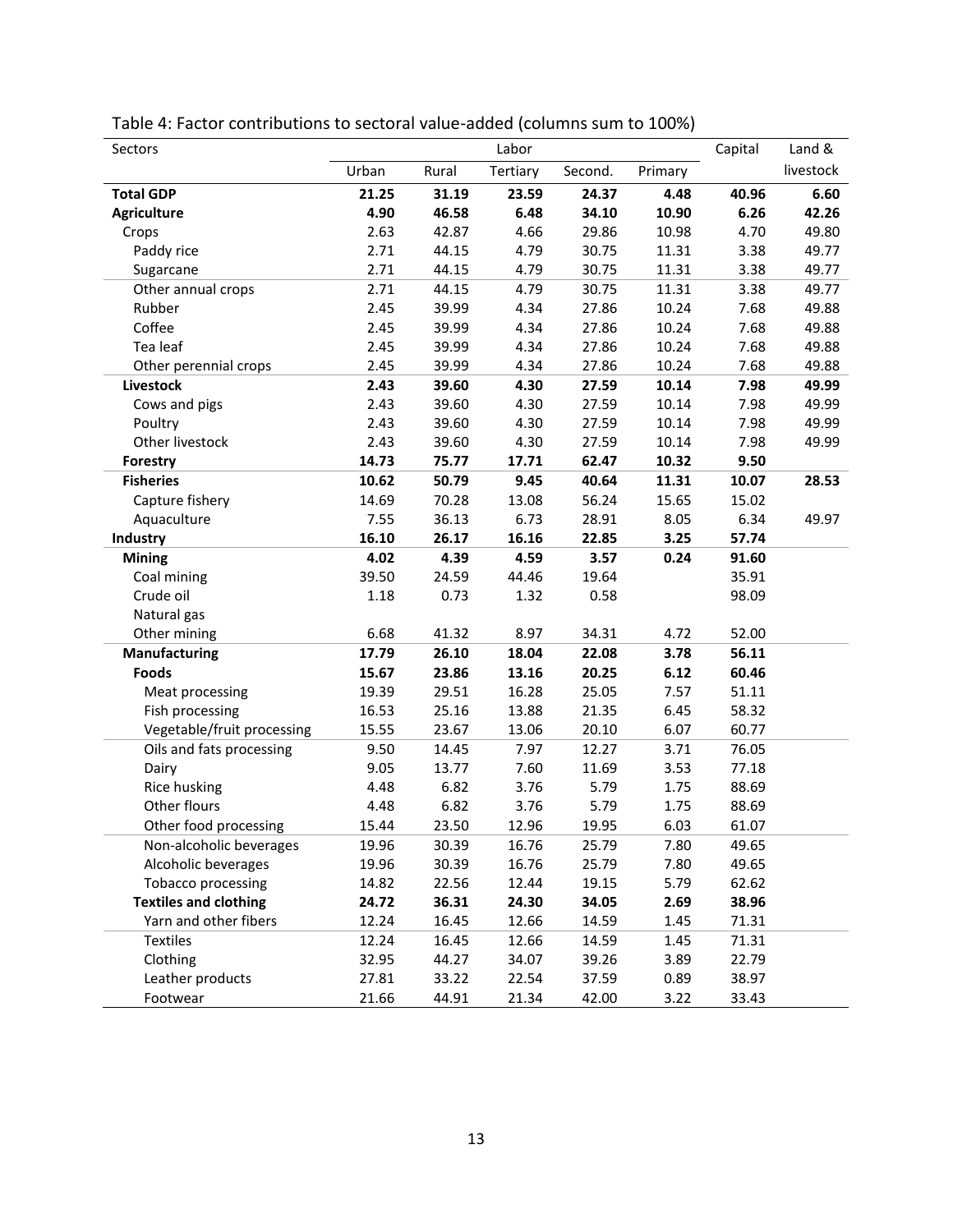| Sectors                      |       |       | Labor    |         |         | Capital | Land &    |
|------------------------------|-------|-------|----------|---------|---------|---------|-----------|
|                              | Urban | Rural | Tertiary | Second. | Primary |         | livestock |
| Wood and paper               | 18.18 | 34.98 | 16.24    | 31.83   | 5.10    | 46.83   |           |
| Wood products                | 12.78 | 54.25 | 9.39     | 46.88   | 10.77   | 32.97   |           |
| Paper products               | 18.62 | 20.21 | 14.95    | 23.89   |         | 61.17   |           |
| Printing products            | 31.04 | 13.04 | 35.89    | 8.19    |         | 55.92   |           |
| <b>Chemicals</b>             | 20.99 | 14.20 | 17.15    | 13.99   | 4.05    | 64.81   |           |
| Petroleum products           | 11.57 | 7.82  | 9.45     | 7.71    | 2.23    | 80.61   |           |
| Other chemicals              | 21.11 | 14.28 | 17.25    | 14.07   | 4.07    | 64.60   |           |
| <b>Machinery</b>             | 14.17 | 18.02 | 19.50    | 11.27   | 1.42    | 67.81   |           |
| <b>Basic metals</b>          | 6.90  | 15.69 | 13.97    | 8.63    |         | 77.41   |           |
| Metal products               | 16.87 | 28.01 | 15.51    | 26.39   | 2.97    | 55.12   |           |
| Machinery and equipment      | 30.12 | 19.50 | 35.54    | 12.40   | 1.68    | 50.38   |           |
| <b>Electrical machinery</b>  | 11.73 | 20.77 | 27.95    | 4.55    |         | 67.50   |           |
| Vehicles/transport equip.    | 13.80 | 9.80  | 16.05    | 5.95    | 1.59    | 76.40   |           |
| <b>Other manufacturing</b>   | 16.63 | 35.58 | 16.13    | 30.78   | 5.30    | 47.79   |           |
| Non-metallic minerals        | 13.85 | 25.81 | 16.58    | 18.38   | 4.71    | 60.33   |           |
| Cement                       | 14.42 | 26.87 | 17.26    | 19.13   | 4.91    | 58.70   |           |
| Furniture                    | 19.57 | 45.87 | 15.67    | 43.85   | 5.91    | 34.56   |           |
| Other manufacturing          | 17.55 | 41.13 | 14.06    | 39.32   | 5.30    | 41.32   |           |
| <b>Utilities</b>             | 27.55 | 14.16 | 32.26    | 9.24    | 0.21    | 58.29   |           |
| Electricity/gas distribution | 26.74 | 13.97 | 31.57    | 9.15    |         | 59.29   |           |
| Water distribution           | 38.40 | 16.68 | 41.60    | 10.46   | 3.02    | 44.92   |           |
| <b>Construction</b>          | 21.16 | 55.21 | 18.36    | 51.27   | 6.74    | 23.63   |           |
| <b>Services</b>              | 32.65 | 30.57 | 37.61    | 22.29   | 3.32    | 36.78   |           |
| <b>Private services</b>      | 31.40 | 28.28 | 29.08    | 26.23   | 4.37    | 40.32   |           |
| Retail and wholesale trade   | 29.03 | 36.46 | 22.20    | 36.13   | 7.16    | 34.51   |           |
| Hotels and catering          | 35.77 | 26.48 | 20.91    | 34.05   | 7.30    | 37.75   |           |
| Road transport               | 30.19 | 24.54 | 19.88    | 31.81   | 3.04    | 45.26   |           |
| Air transport                | 12.49 | 10.15 | 8.22     | 13.16   | 1.26    | 77.36   |           |
| Other transport              | 22.69 | 18.44 | 14.94    | 23.90   | 2.29    | 58.87   |           |
| Communications               | 18.93 | 18.80 | 33.15    | 4.58    |         | 62.26   |           |
| <b>Business services</b>     | 45.64 | 23.93 | 56.70    | 12.87   |         | 30.43   |           |
| <b>Financial services</b>    | 21.95 | 9.66  | 28.88    | 1.61    | 1.13    | 68.39   |           |
| Real estate                  | 42.44 | 22.25 | 52.73    | 11.96   |         | 35.31   |           |
| Other services               | 30.85 | 28.63 | 30.62    | 24.64   | 4.22    | 40.52   |           |
| Government                   | 36.64 | 37.86 | 64.75    | 9.74    |         | 25.51   |           |
| Public administration        | 40.71 | 37.03 | 66.28    | 11.46   |         | 22.27   |           |
| Education                    | 30.05 | 41.08 | 63.66    | 7.47    |         | 28.87   |           |
| Health                       | 42.56 | 31.64 | 63.29    | 10.91   |         | 25.80   |           |

Table 4 continued: Factor contributions to sectoral value-added (columns sum to 100%)

Source: 2007 Vietnam social accounting matrix.

Notes: "Land and livestock" includes aquaculture ponds.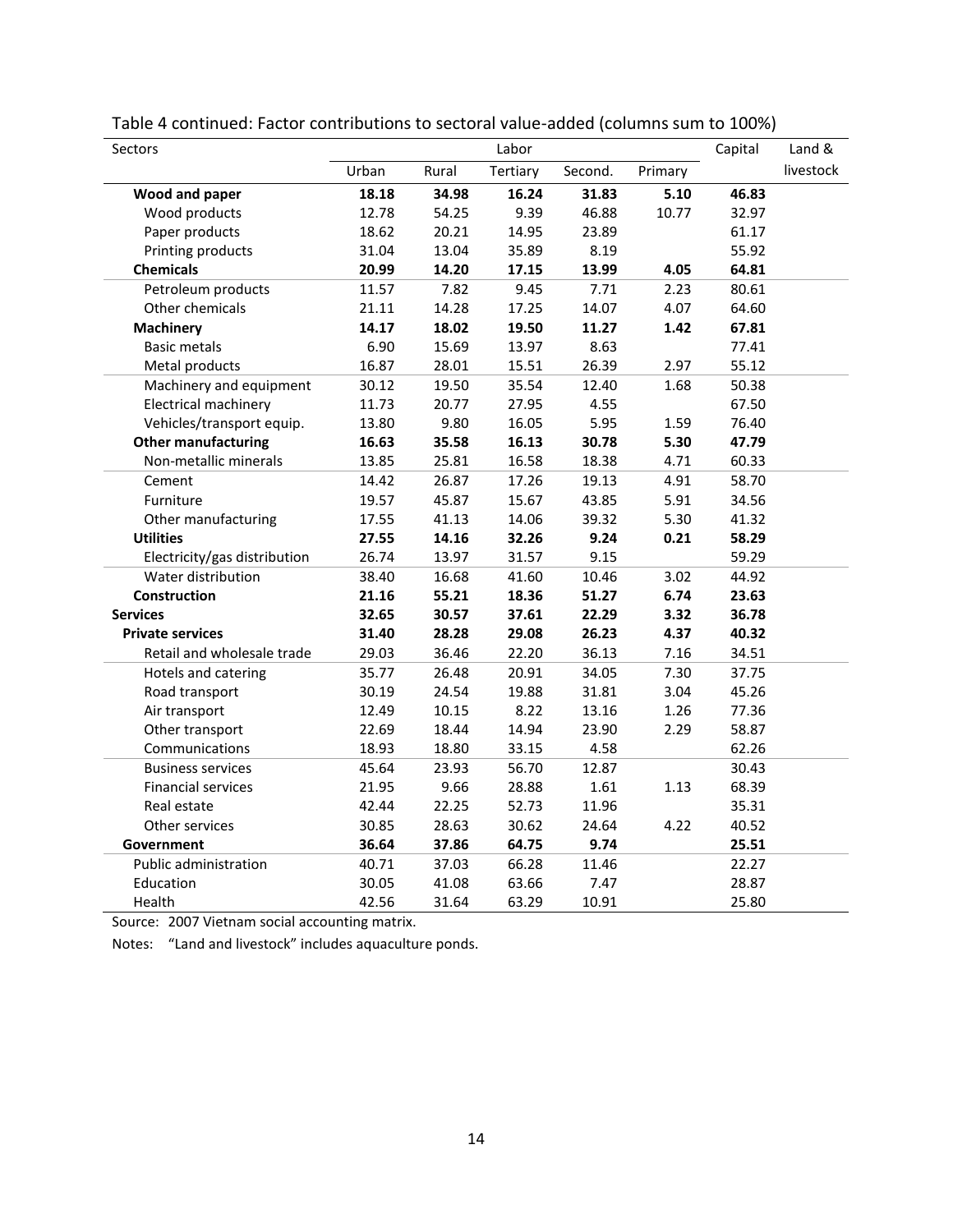Identifying different factors, especially labor, is critical to capturing the effects of policy changes and external shocks on the distribution of household incomes. Table 5 summarizes how different households generate their incomes. For example, the table indicates that households as a whole in Vietnam earn 21.9 percent of their incomes from capital returns (i.e., mostly nonfarm enterprise profits). Most of their incomes come from labor wages and salaries, particularly from secondary and tertiary-educated labor. Land and livestock returns are also important, accounting for about five percent of total household incomes.

However, it is the disaggregation of households into representative groups that is the main feature of the SAM. The new 2007 SAM separates households in the 2006 Vietnam Household Living Standard Survey (VHLSS) across rural/urban areas and farm/nonfarm households. Households are also disaggregated based on national per capita expenditure quintiles. This information is used to expand the single household account in the SUT.

Table 5 shows that lower-income households rely heavily on lower-skilled labor incomes and on agricultural profits as captured by land and livestock earnings. Capital is also less important for lower-income households. For example, while households in the top expenditure quintile receive more than a quarter of their income from capital, this accounts for only 14.8 percent of incomes for households in the lowest quintile. Farm households are amongst the poorer sections of Vietnam's population and this is reflected in the greater similarities between their income patterns and those of the lower quintile households.

| rabic 5. Lactor income distribution (TOWS SunTto 10070)<br>Households | Labor |       |          |         |         | Capital | Land &    |
|-----------------------------------------------------------------------|-------|-------|----------|---------|---------|---------|-----------|
|                                                                       |       |       |          |         |         |         |           |
|                                                                       | Urban | Rural | Tertiary | Second. | Primary |         | livestock |
| All households                                                        | 28.24 | 41.46 | 31.35    | 32.40   | 5.95    | 21.87   | 8.43      |
| Urban                                                                 | 70.08 | 0.00  | 43.61    | 23.59   | 2.89    | 28.32   | 1.59      |
| Farm                                                                  | 68.86 | 0.00  | 27.04    | 36.43   | 5.39    | 23.15   | 8.00      |
| Non-farm                                                              | 70.39 | 0.00  | 47.73    | 20.40   | 2.26    | 29.61   | 0.00      |
| Rural                                                                 | 0.00  | 69.44 | 23.08    | 38.34   | 8.02    | 17.51   | 13.05     |
| Farm                                                                  | 0.00  | 69.81 | 22.16    | 39.56   | 8.09    | 15.27   | 14.92     |
| Non-farm                                                              | 0.00  | 66.82 | 29.49    | 29.85   | 7.48    | 33.18   | 0.00      |
| Quintile 1 (low)                                                      | 5.99  | 63.58 | 10.34    | 43.20   | 16.03   | 14.80   | 15.63     |
| Quintile 2                                                            | 9.46  | 60.26 | 15.46    | 43.15   | 11.11   | 16.56   | 13.72     |
| Quintile 3                                                            | 18.76 | 51.89 | 21.53    | 41.63   | 7.49    | 18.92   | 10.44     |
| Quintile 4                                                            | 28.37 | 42.73 | 31.34    | 35.01   | 4.76    | 21.16   | 7.74      |
| Quintile 5 (high)                                                     | 41.48 | 27.08 | 43.75    | 22.14   | 2.67    | 26.27   | 5.17      |

#### Table 5: Factor income distribution (rows sum to 100%)

Source: 2007 Vietnam social accounting matrix.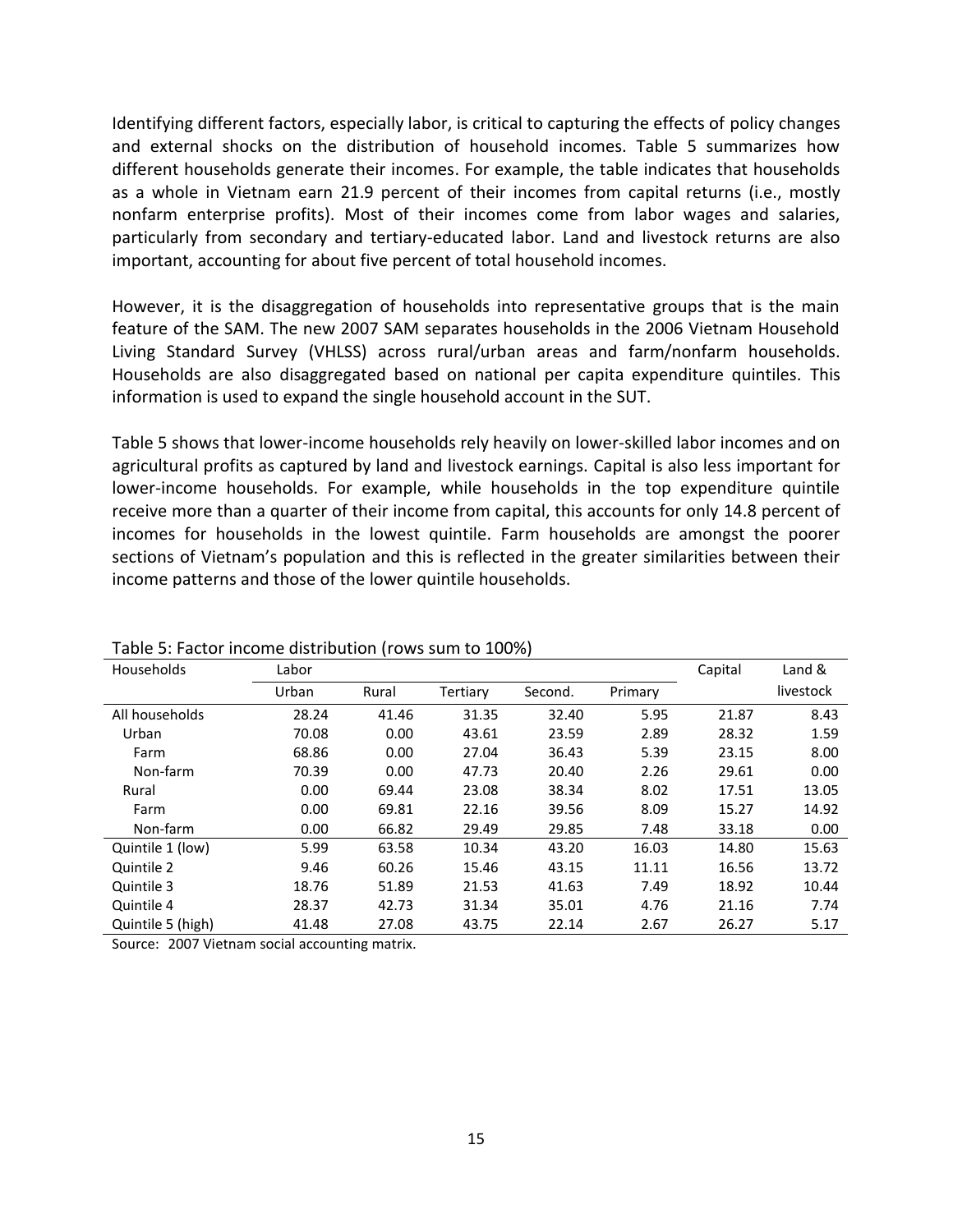#### *Household expenditure*

Finally, the SAM is an economywide data framework and so it capture not just how households earn their incomes, but also how they spend them. This completes the flow of incomes from production to incomes (via factor markets) to consumption (i.e., both the demand and supply of goods). Here the detailed information captured in the household breakdown reveals differences that can be important for assessing policies and shocks. For example, a much larger share of lower-income households' consumption spending goes on agricultural goods and processed foods (62.7 percent) compared to higher-income households (27.5 percent). While the table shows only food versus non-food spending, the SAM contains detailed information on household spending on all 63 commodity groups. This information is crucial for assessing such external shocks as changes in world commodity prices.

| <b>Households</b> |      | Consumption share (%) |         | Per capita consumption |       |
|-------------------|------|-----------------------|---------|------------------------|-------|
|                   | Food | Non-food              | (1000s) | <b>VND1000</b>         | US\$  |
| All households    | 38.0 | 62.0                  | 82,404  | 9,215                  | 576   |
| Urban             | 30.3 | 69.7                  | 22,042  | 14,620                 | 914   |
| Farm              | 34.7 | 65.3                  | 6,161   | 10,028                 | 627   |
| Non-farm          | 29.3 | 70.7                  | 15,880  | 16,401                 | 1,025 |
| Rural             | 43.7 | 56.3                  | 60,362  | 7,242                  | 453   |
| Farm              | 44.7 | 55.3                  | 54,416  | 6,962                  | 435   |
| Non-farm          | 37.6 | 62.4                  | 5,946   | 9,804                  | 613   |
| Quintile 1 (low)  | 62.7 | 37.3                  | 16,480  | 3.295                  | 206   |
| Quintile 2        | 53.3 | 46.7                  | 16,449  | 5,439                  | 340   |
| Quintile 3        | 44.7 | 55.3                  | 16,500  | 7,513                  | 470   |
| Quintile 4        | 37.3 | 62.7                  | 16,491  | 10,371                 | 648   |
| Quintile 5 (high) | 27.5 | 72.5                  | 16,483  | 19,451                 | 1,216 |

Table 6: Household consumption spending shares

Source: 2007 Vietnam social accounting matrix.

This section has provided some information on the key features of the SAM. It is focused on sector, factor and household disaggregation. However, the 2007 Vietnam SAM also contains detailed information on how government and agricultural/nonagricultural enterprises earn and spend their revenues. Similarly, the SAM maintains a consistent accounting of savings and their use to finance investment and changes in inventories or stocks. Compiling this comprehensive database necessitates drawing on a wide range of data sources, which are identified and discussed in the next section.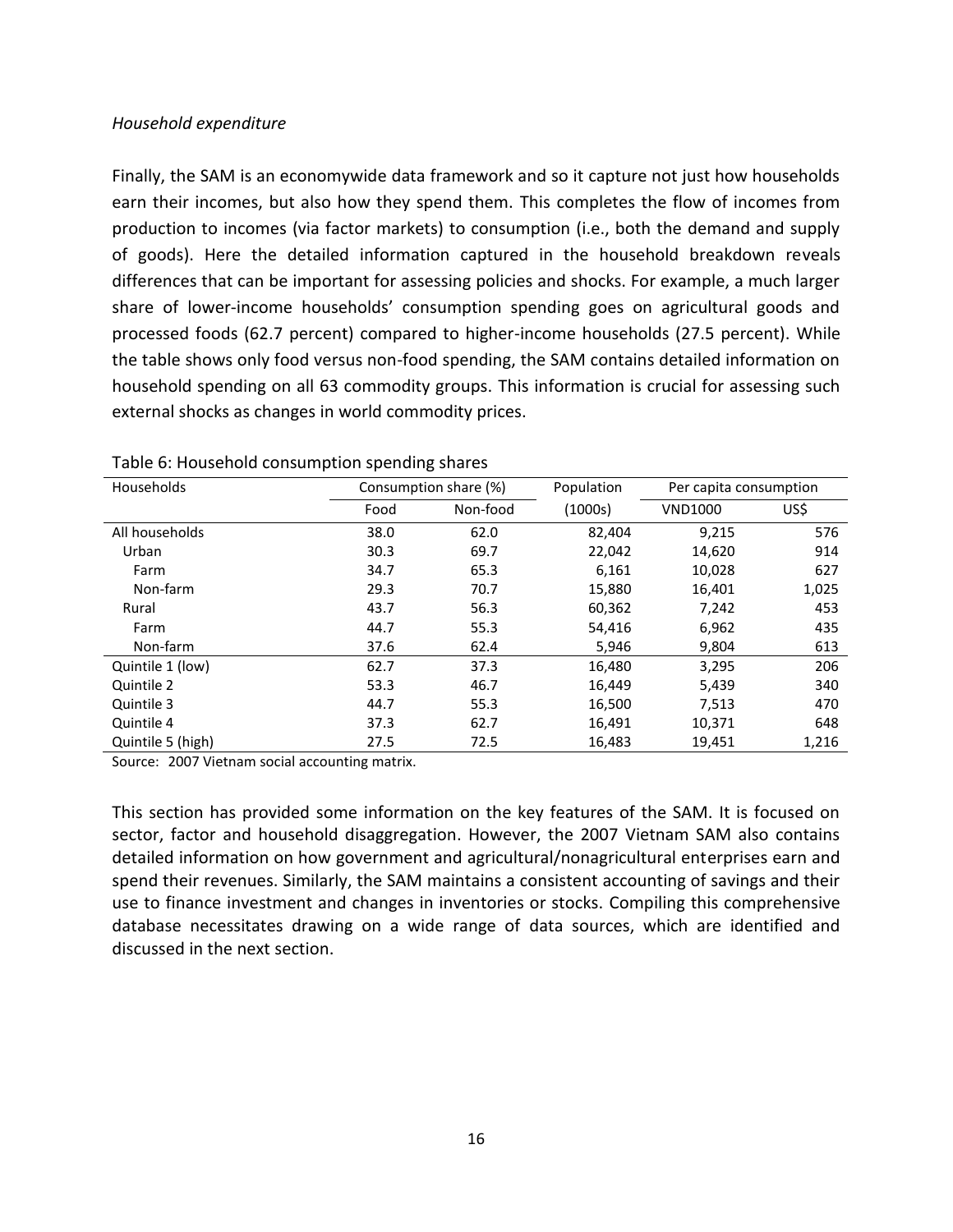# **4. Constructing the prior social accounting matrix**

The initial task in building a SAM involves compiling data from various sources into the SAM framework. For Vietnam, this information was drawn from national accounts, national supplyuse tables, government or state budgets and balance of payments. This information often uses (1) different disaggregation of sectors, production factors, and socio-economic household groups, (2) different years and/or base-year prices, and (3) different data collection and compilation techniques. Consequently, the initial or prior SAM inevitably includes imbalances between row and column account totals.

The macro SAM shown in Table 6 is an aggregation of the more detailed micro SAM. This section explains how each macro SAM entry is derived and disaggregated to arrive at the prior micro SAM. Each entry in the SAM is discussed below. The notation for SAM entries is (row, column) and the values are in billions of 2007 Vietnamese dong. The final disaggregated SAM is quite large and is included in the accompanying spreadsheet file.

#### *i. Total value-added or GDP at factor cost (Factors, Activities)… 952*

This is the value of gross domestic product (GDP) at factor cost or alternatively, total value-added generated by labor, capital and land. Sectoral GDP is drawn directly the 2007 Supply-Use Table (SUT) (GSO GSO 2009c). The original SUT distinguishes 112 industries or activities, but the 2007 Vietnam SAM aggregates these to 63 activities. Value-added is then further divided into the returns to labor; capital; land and livestock capital using technical coefficients from the SUT.

Labor income is split across rural and urban areas and across three educational groups: "primary" refers to workers with some primary schooling (grades 1-4); "secondary" includes workers with some secondary schooling (grades 5-11); and "tertiary" includes workers who have completed secondary school or higher education (12 or higher). Workers' incomes from wage and non-farm enterprises are drawn from the 2006 Vietnam Household Living Standards Survey (VHLSS) (GSO GSO 2006). Capital is disaggregated into agricultural capital, livestock capital and nonagricultural capital. Finally, crop land and aquaculture ponds are separated from labor and capital (half of the sector's labor and capital from the SUT).

The value of GDP at factor cost in the SUT is below the value implied by national accounts of VND 1020 billion (authors calculations using GSO 2009a and GSO GSO 2009b).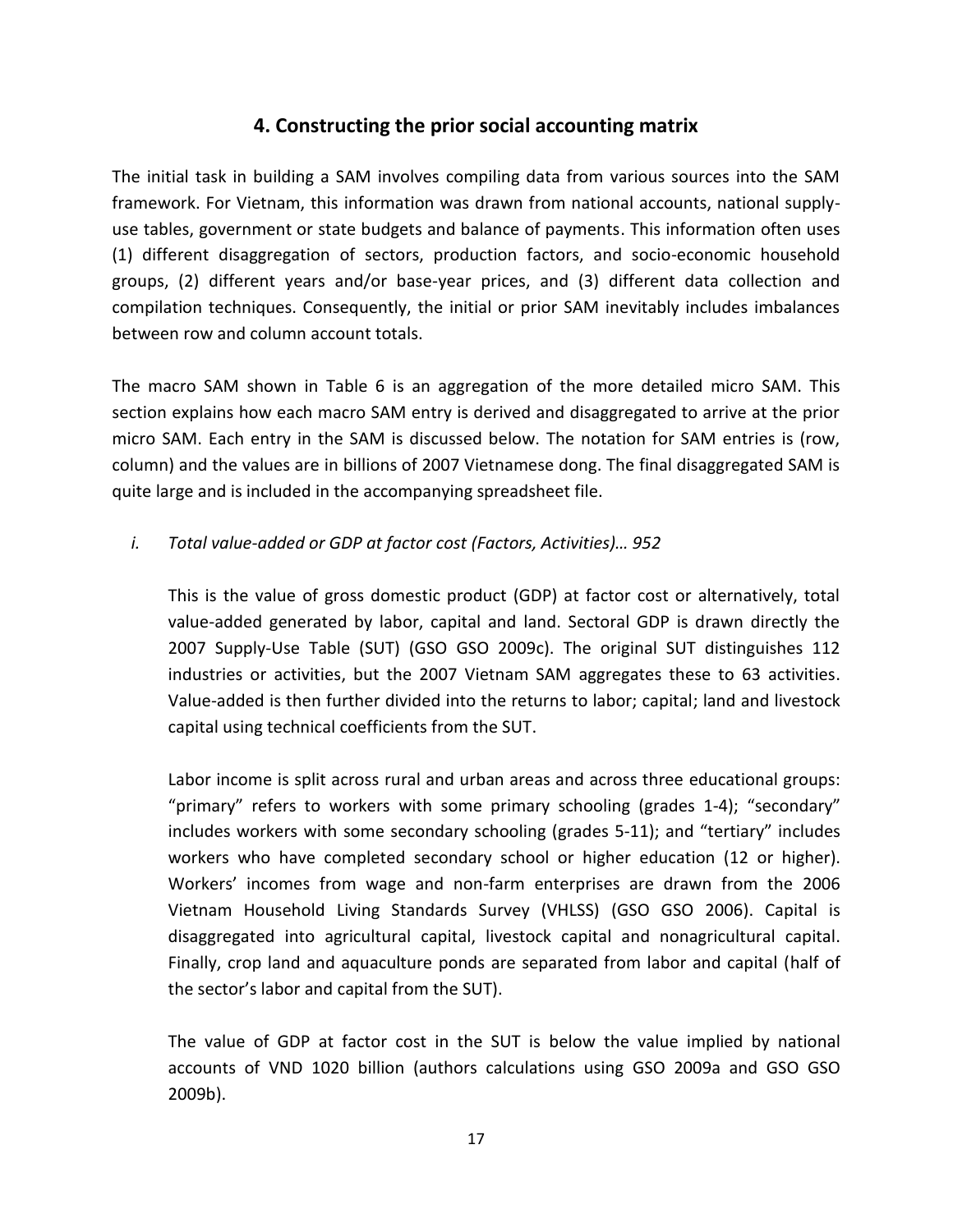Table 7: 2007 Macro SAM for Vietnam (VND billions)

|                      | Activities | Commod-<br>ities | Factors | Enterprises | Households       | Government | Investment | Rest of the<br>World | Total |
|----------------------|------------|------------------|---------|-------------|------------------|------------|------------|----------------------|-------|
| Activities           |            | 2,710            |         |             |                  |            |            |                      | 2,710 |
| Commodities          | 1,742      | 206              |         |             | 759              | 140        | 480        | 767                  | 4,093 |
| Factors              | 952        |                  |         |             |                  |            |            |                      | 952   |
| Enterprises          |            |                  | 332     |             |                  | 31         |            | 18                   | 381   |
| Households           |            |                  | 560     | 157         |                  | 37         |            | 59                   | 812   |
| Government           | 16         | 153              | $\,8\,$ | 149         | $\boldsymbol{8}$ |            |            | $\sqrt{4}$           | 338   |
| Savings              |            |                  |         | 76          | 44               | 130        |            | 230                  | 480   |
| Rest of the<br>World |            | 1,025            | 52      |             |                  |            |            |                      | 1,077 |
| Total                | 2,710      | 4,093            | 952     | 381         | 812              | 338        | 480        | 1,077                |       |

Source: 2007 Vietnam social accounting matrix.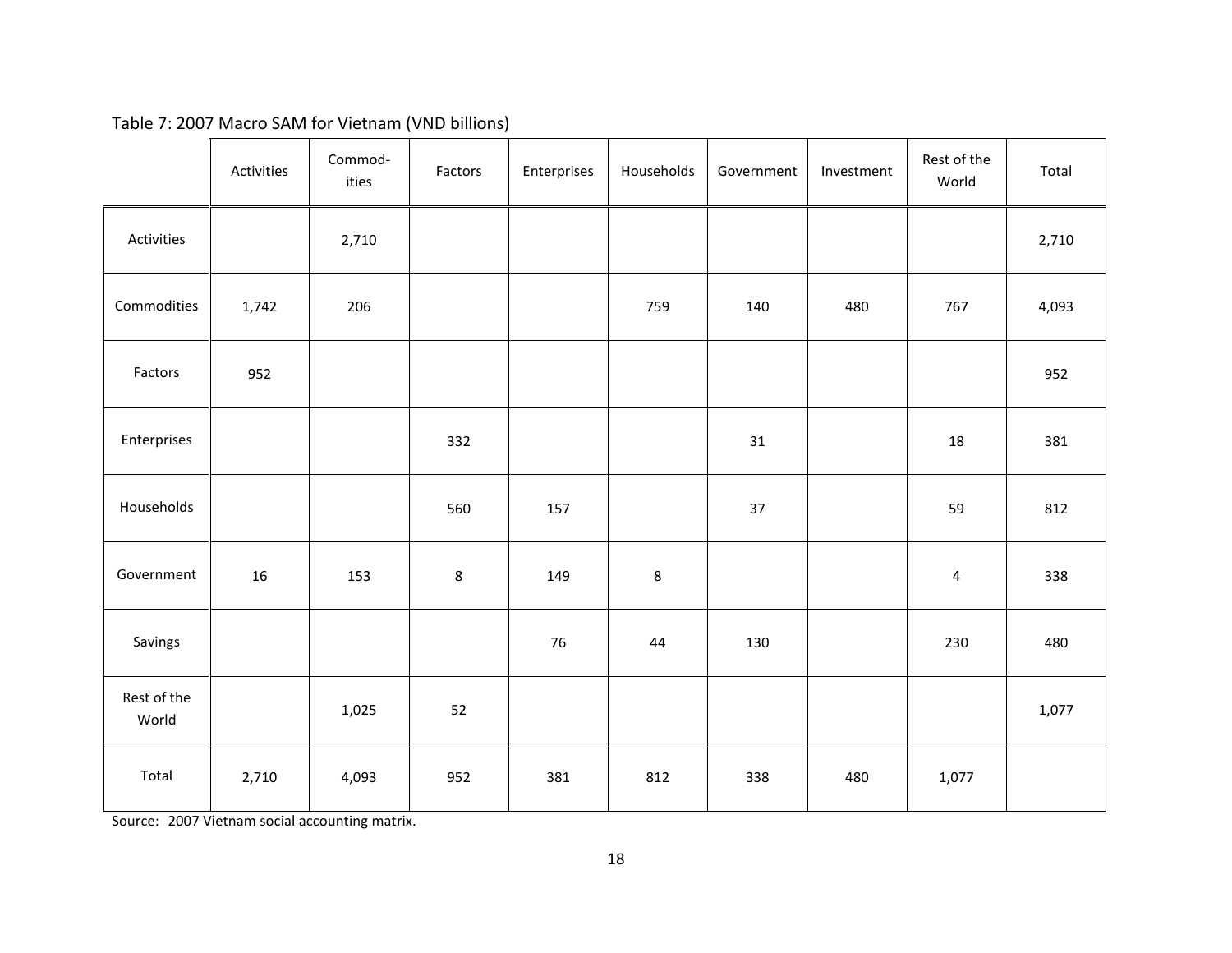#### *ii. Intermediate demand (Commodities, Activities)… 1,742*

This is the value of intermediate inputs used in the production process (i.e., the "use" matrix). The technical coefficients are based on the 2007 SUT (GSO GSO 2009c). These coefficients are the share of inputs used per value unit of output. A cut-off was applied to remove inputs with very small coefficients (i.e., below 0.001 or 0.1 percent of output value). This adjustment facilitates SAM-based analysis, but introduces small imbalances in the commodity accounts.

#### *iii. Producer taxes (Government, Activities)… 16*

Producer taxes are taken from the 2007 SUT (GSO GSO 2009c). Although the values do not perfectly reconcile, these include license taxes (VND 0.9 billion) and natural resource taxes (VND 19.9 billion) reported in the 2007 state budget (GSO 2009a).

#### iv. *Marketed supply (Activities, Commodities)… 2,710*

This is the value of total marketed output (i.e., the "supply" matrix). Since all output is assumed to be supplied to markets, this value is equivalent to gross output, where gross output is the sum of intermediate demand and GDP at factor cost. The original SUT (GSO, GSO 2009c) distinguishes between 138 commodities, but these were aggregated to 63 commodities in the 2007 SAM. Moreover, some industries in the SUT produced more than one commodity. Production of individual commodities was "backed-out" assuming the same technologies for all commodities produced by the same industry. This produces a diagonal supply matrix.

#### *v.* Transaction costs *(Commodities, Commodities)… 206*

This is the cost of trading and transporting goods from the farm or factory to domestic markets or to the border (in the case of exports), and vice versa (in the case of imports). These margins were taken from the SUT (GSO GSO 2009c) and split proportionally across imports, exports and domestically sold goods.

#### *vi. Indirect taxes (Government, Commodities)… 153*

While the macro SAM shows only a single row and column for government taxes, this cell entry actually consists of a number of distinct tax accounts. These include specific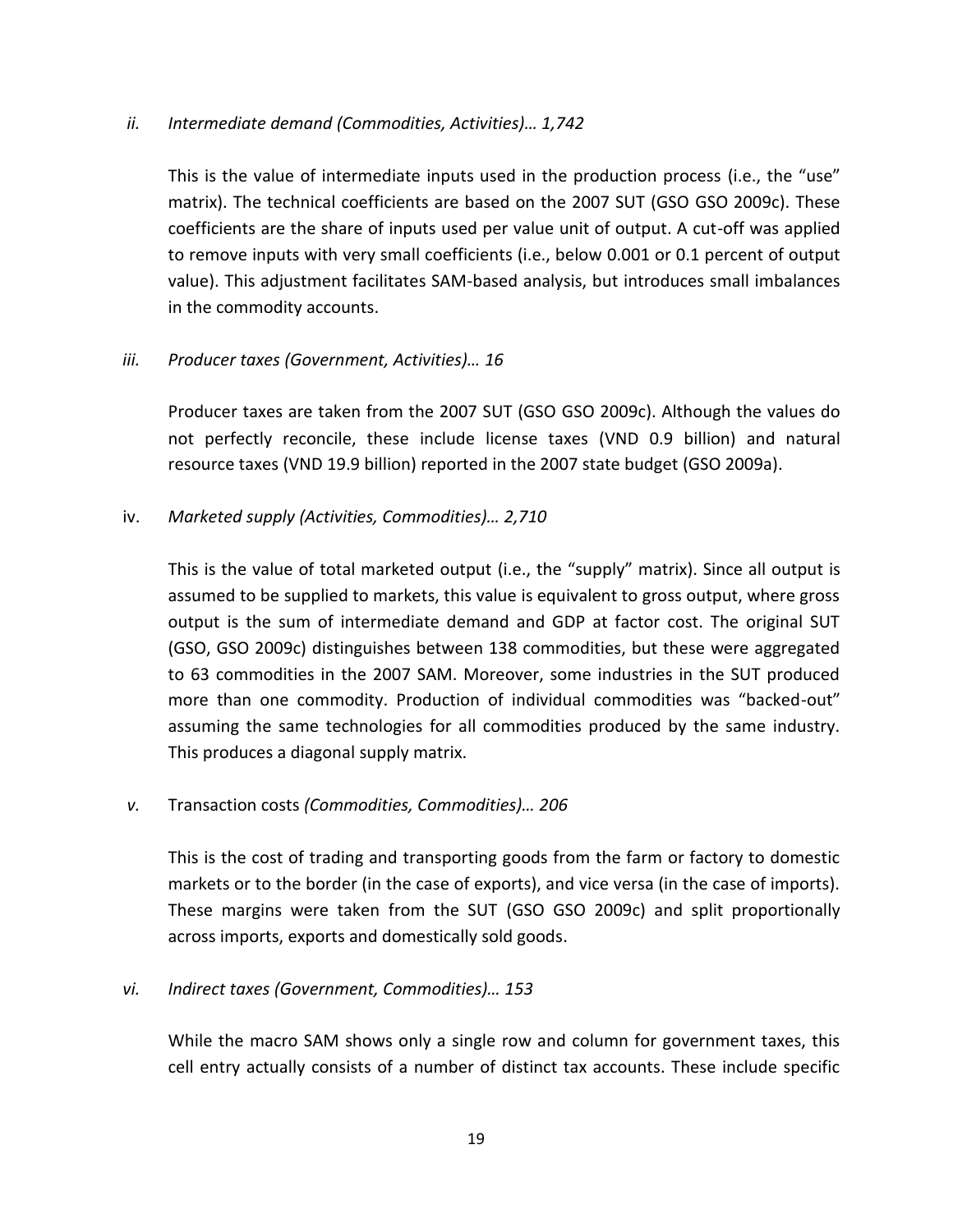accounts for direct, indirect and trade taxes as reported in the SUT (GSO GSO 2009c) and state budget (GSO 2009a).

The commodity tax entry consists of two indirect taxes: (1) import tariffs and (2) sales taxes. Both tax collection values were taken from the 2007 SUT. The total value of import tariff collections (VND 32 billion) in the SUT is slightly below the value in the state budget (VND 38 billion). The latter is defined as "import minus export taxes plus any special consumption tax on imports". The tax collection values in the SAM were also based on the SUT (VND 121 billion). These are higher than the values appearing in the state budget (VND 87 billion). The budget includes "value added tax" plus "special consumption taxes on domestic goods". The values from the SUT are chosen to maintain overall balance in the commodity accounts of the SAM, as well as the gap between GDP at factor cost and market prices.

*vii. Imports (Rest of world, Commodities)… 1,025* 

The value of total imports of goods and services was taken from the 2007 SUT (GSO GSO 2009c). It is slightly below the value appearing in national accounts (VND 1032 billion) (GSO GSO 2009b).

#### *viii. Private consumption demand (Commodities, Households)… 759*

The payment from households to commodities is equal to household consumption of marketed production. The 2007 SAM does not distinguish between home-produced and marketed products and so this cell entry refers to both sources. The total level of private consumption of each commodity is based on the 2007 SUT (GSO GSO 2009c). Households in the SAM are disaggregated by rural and urban areas; farm and nonfarm households; and national per capita expenditure quintiles. This was based on information from the 2007 VHLSS (GSO GSO 2006). Consumption shares for each commodity were used to disaggregate consumption spending across the various household groups.

#### *ix. Public consumption or recurrent demand (Commodities, Government)… 140*

This is the level of government recurrent expenditures. The 2007 SUT itemizes government consumption spending across commodities such as machinery and vehicles, but assumes that households are responsible for education, health and other social spending (financed by transfers from the government to households). By contrast, the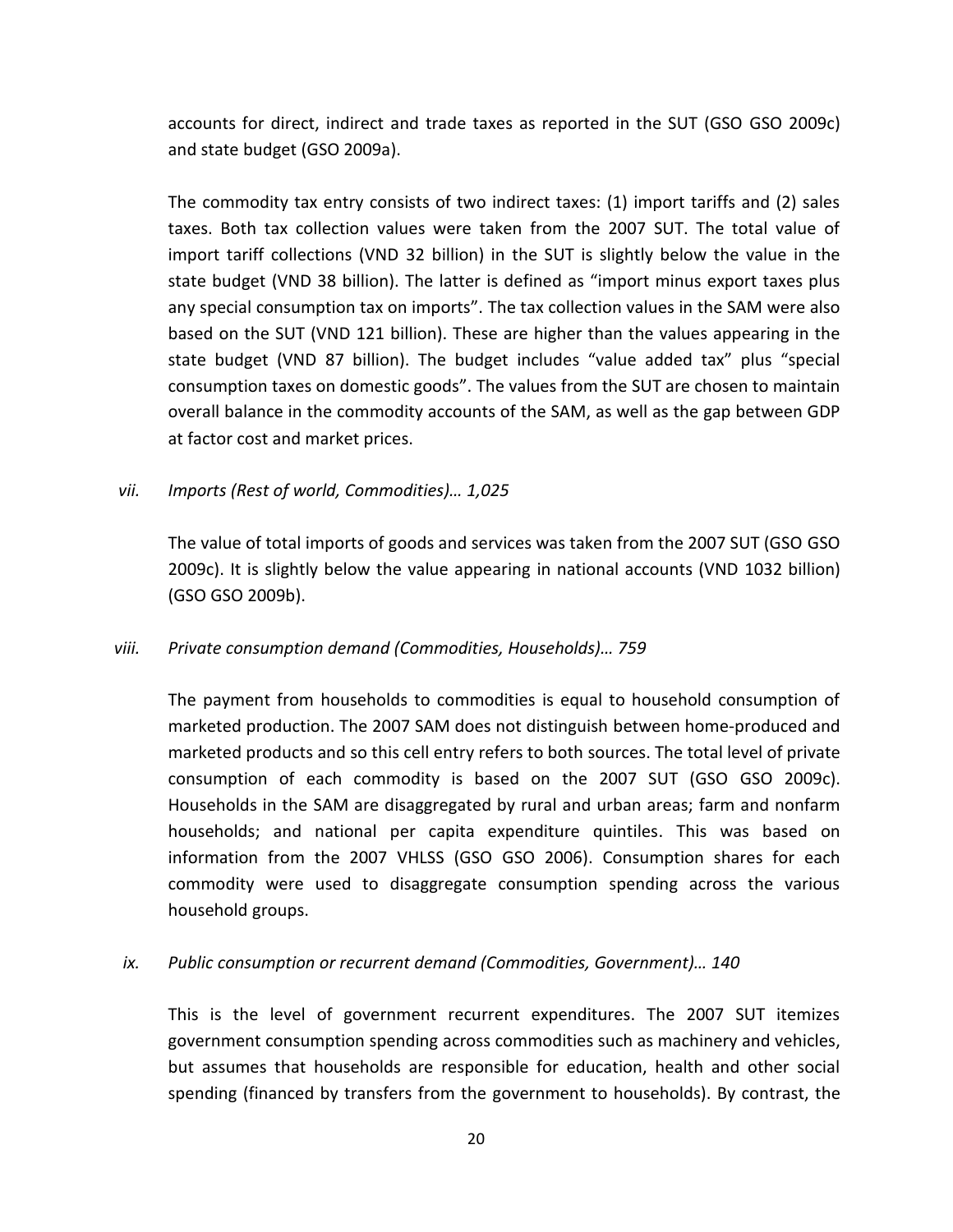2007 SAM includes these items as part of government expenditures. As such, the final value of government consumption spending in the SAM is larger than the value in the 2007 SUT (VND 79 billion). Similarly, the value of household consumption spending (see above) is smaller in the SAM than in the SUT table (VND 818 billion). It is, however, closer to the value appearing in national accounts (VND 751 billion) (GSO GSO 2009b).

#### *x. Gross capital formation or investment demand (Commodities, Investment)… 480*

This is the aggregate value of public and private investment (VND 467 billion) as well as changes in inventories or stocks (VND 13 billion). This more detailed investment demand vector is taken from the 2007 SUT. The aggregate value of investment is consistent with national accounts (VND 476 billion). National accounts differ though in its valuation of gross fixed capital formation (VND 425 billion) and changes in stocks (VND 51 billion).

#### *xi. Exports (Commodities, Rest of world)… 767*

The value of total exports of goods and services was taken from the 2007 SUT (GSO GSO 2009c). It is significantly below the export value in national accounts (VND 878 billion) (GSO GSO 2009b).

#### *xii. Factor taxes (Government, Factors)… 8*

The model distinguishes between agricultural and nonagricultural capital. Nonagricultural capital pays taxes to the government (VND 5.7 billion), which includes "taxes on transfers of property". Agricultural land also pays taxes to the government (VND 2.4 billion), which includes "agricultural taxes" and "taxes on land use right transfers". Both taxes are drawn from the state budget (GSO 2009a).

#### *xiii. Factor payments to rest of world (Rest of world, Factors)… 52*

Nonagricultural capital repatriates some of its profits to foreign owners of the capital. The value of these remitted profits is taken from the balance of payments (IMF 2009) and is equal to "factor transfers debits".

#### *xiv. Factors earnings paid to enterprises (Enterprises, Factors)… 332*

The 2007 SAM distinguishes between agricultural and nonagricultural enterprises. Enterprises earn the returns to capital generated during the production process after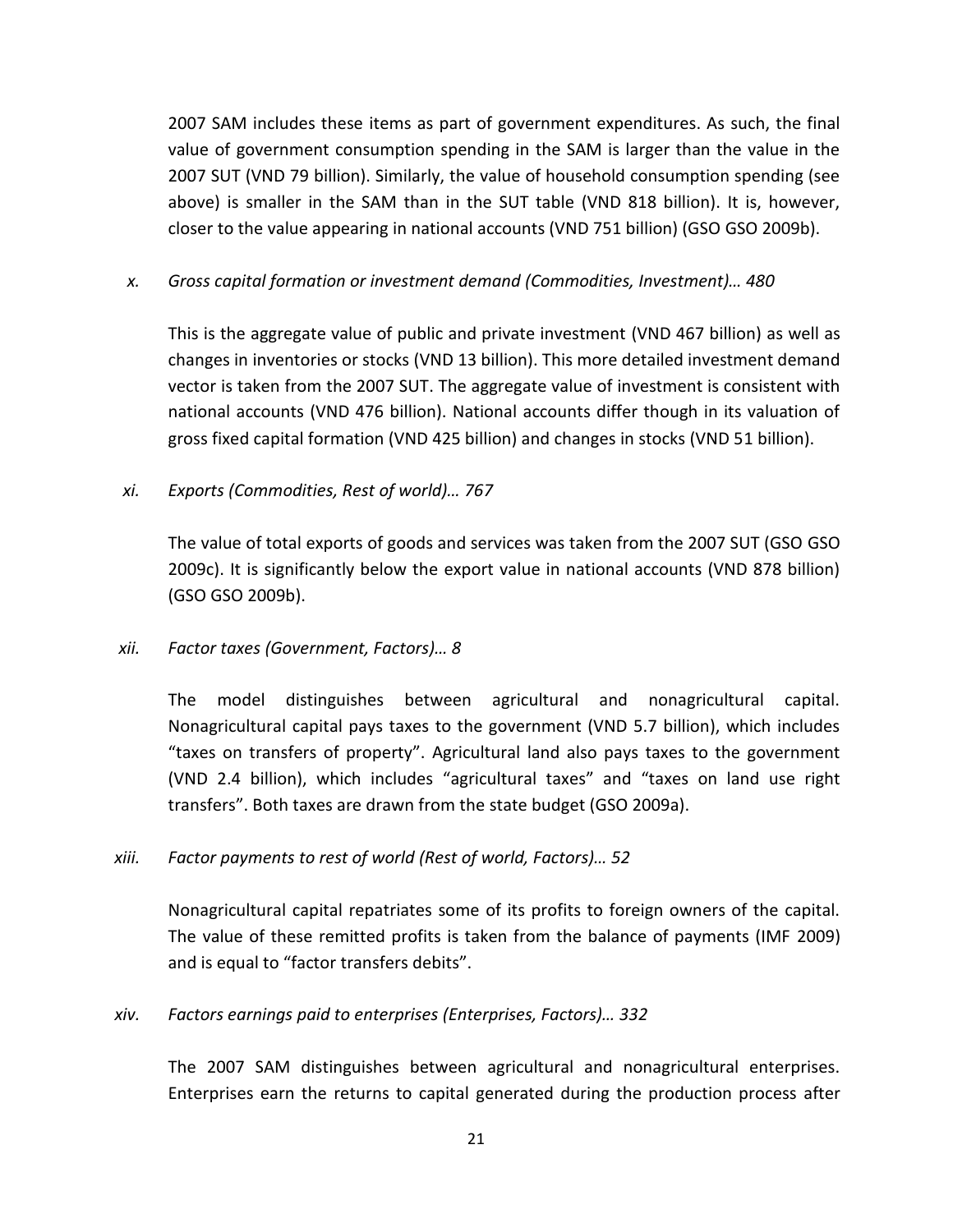they have paid factor taxes and repatriated profits. Agricultural enterprises earn all agricultural capital incomes, while all nonagricultural capital is paid to nonagricultural enterprises.

#### *xv. Factor payments to households (Households, Factors)… 560*

Households receive factors includes directly from labor, livestock and agricultural land. The total value of these receipts depends largely on the sectoral value-added composition. They are distributed to different representative household groups based on incomes reported in the 2006 VHLSS. Labor income distribution is based on reported wage receipts and half of reported farm/nonfarm enterprise earnings (assuming that the remaining half is returns to capital). Earnings from crop land, aquaculture ponds, and livestock capital are distributed based on the reported incomes from these separate farm enterprises in the VHLSS.

#### *xvi. Government transfers to enterprises (Enterprises, Government)… 31*

These transfers from the government to nonagricultural enterprises are taken from the state budget (GSO 2009a). In the budget they consist of "economic expenditures" (VND 20 billion) and "interest on domestic debt" (VND 11 billion).

#### *xvii. Foreign transfers to enterprises (Enterprises, Rest of world)… 18*

Foreign transfers received by nonagricultural enterprises are taken from balance of payments (IMF 2009) and is equal to "factor transfers credits".

#### *xviii. Direct corporate taxes (Government, Enterprises)… 149*

Corporate income taxes are paid by nonagricultural enterprises to the government. The value of these taxes is taken from the state budget (GSO 2009a).

#### *xix. Enterprise transfers to households (Households, Enterprises)… 157*

Enterprises pay indirect capital returns to households. Nonagricultural enterprises payments are according to the nonfarm profits earned by all households as reported in the 2006 VHLSS. Agricultural enterprise payments to farm households are based on reported farm profits, including crops, livestock, agricultural services and aquaculture.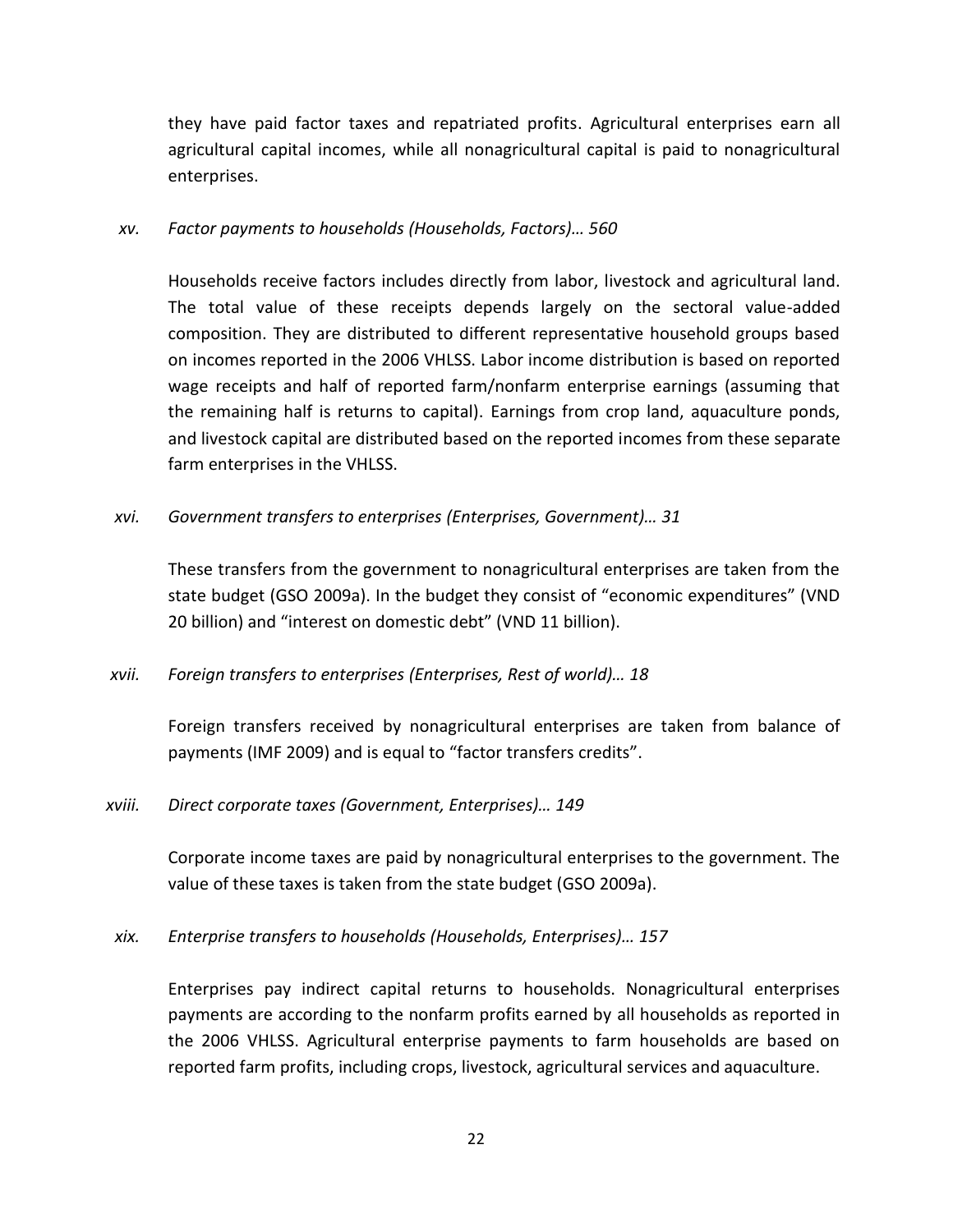#### *xx. Enterprise private savings (Savings, Enterprises)… 76*

In the absence of supporting data, it is assumed that enterprises save approximately 20 percent of their earnings, and that savings rates are twice as high for nonagricultural enterprises as for agricultural enterprises.

#### *xxi. Government transfers to households (Households, Government)… 37*

This is social security and other transfers paid by the government to households. The total level of "social subsidies" was taken from the state budget (GSO 2009a). This was disaggregated across households using information reported by households in 2006 VHLSS (GSO GSO 2006). This included information on "pension and disability allowances", "welfare payments", "disaster recovery allowances" and "other social security".

#### *xxii. Foreign remittances received by households (Households, Rest of world)… 59*

This is foreign workers' remittances to domestic households as reported in the balance of payments (IMF 2009) and is equal to "foreign transfer credits". This was disaggregated across households using reported "foreign remittance" incomes in the 2006 VHLSS (GSO GSO 2006).

*xxiii. Direct personal taxes (Government, Households)… 8* 

Personal income taxes are paid by households to the government. The value of these taxes is taken from the state budget (GSO 2009a) and includes "individual income tax" (VND 7.4 billion) and "land and housing taxes" (VND 0.4 billion).

*xxiv. Household private savings (Savings, Households)… 44*

In the absence of supporting data, household savings is treated as a residual balancing item after accounting for all incomes and expenditures.

*xxv. Foreign transfers to the government (Government, Rest of world)… 4* 

Government income from the rest of the world is the value of "foreign grants" as reported in the state budget (GSO 2009a).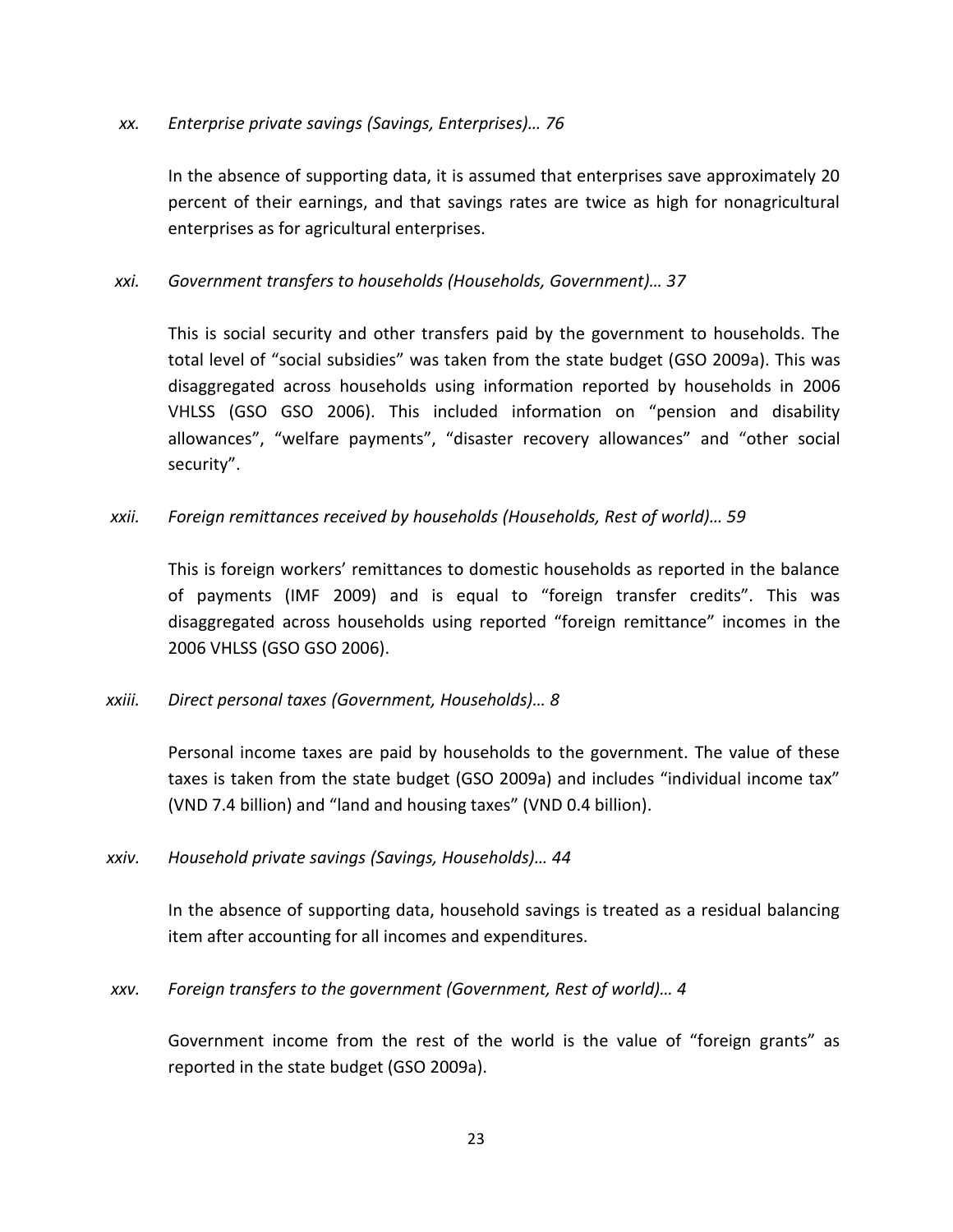#### *xxvi. Public savings or recurrent fiscal balance (Savings, Government)… 130*

Government savings includes public investment and is treated as a residual balancing after accounting item for all government revenues and payments (GSO 2009a). The result is larger than the recurrent fiscal surplus reported in the state budget (VND 109 billion).

#### *xxvii. Current account balance (Savings, Rest of world)… 230*

This is the current account balance or the total value of foreign savings. It is treated as a residual balancing item after accounting for all foreign receipts and payments (IMF 2009). The result is larger than the foreign balance reported in the balance of payments (VND 152 billion).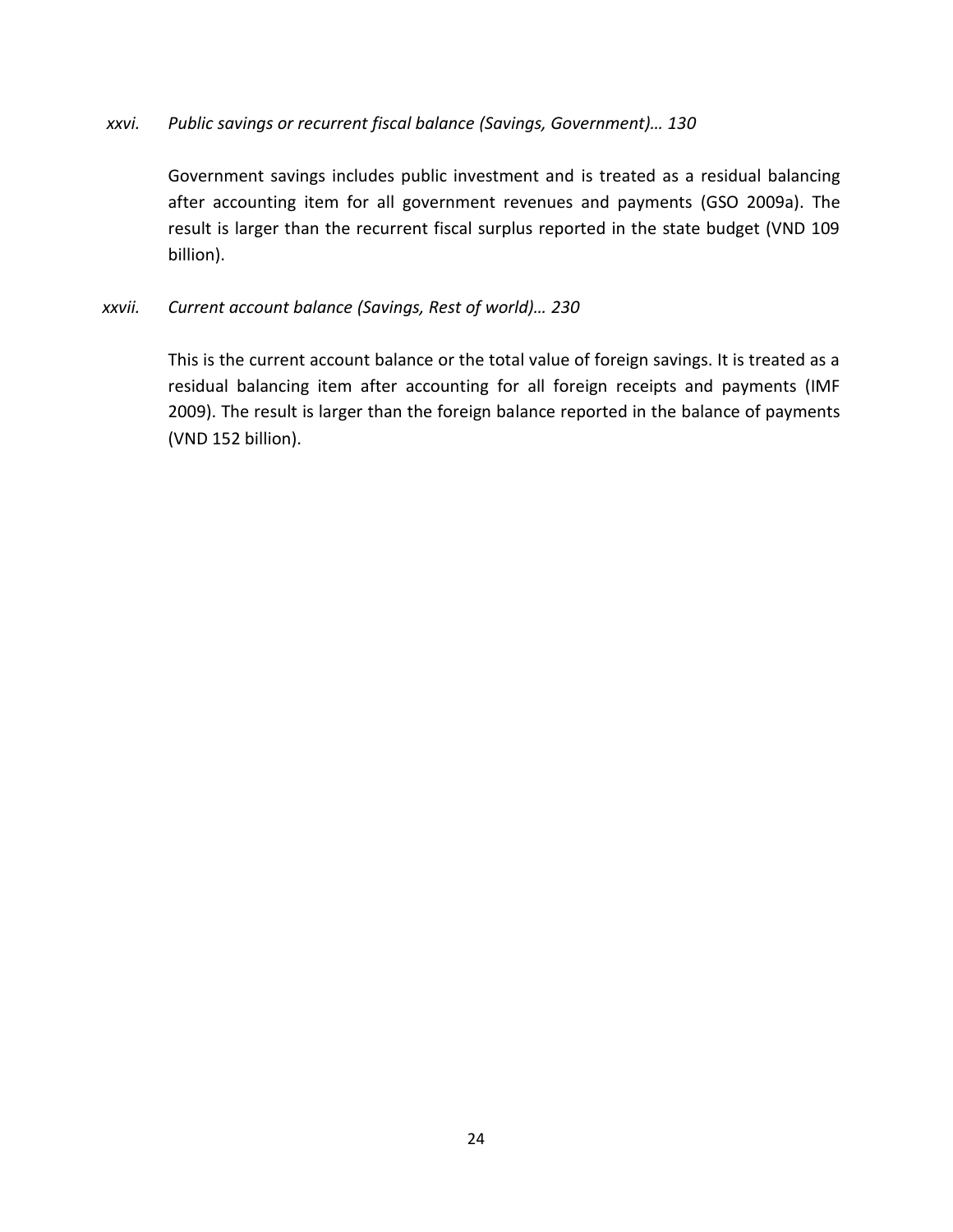# **5. Balancing the prior SAM**

The range of datasets used to construct the prior micro SAM implies that there will inevitably be imbalances (i.e., row and column totals are unequal). Cross-entropy econometrics is used to reconcile SAM accounts (see Robinson et al., 2001). This approach begins with the construction of the prior SAM, which as explained in the previous section, used a variety of data from a number of sources of varying quality. This prior SAM provided the initial 'best guess' for the estimation procedure. Additional information is then brought to bear, including knowledge about aggregate values from national accounts and technology coefficients. A balanced SAM was then estimated by minimizing the entropy 'distance' measure between the final SAM and the initial unbalanced prior SAM, taking into account of all additional information.

#### *Balancing procedure for the SAM*

The balancing procedure takes places in two stages. First, a very detailed national SAM was constructed using the supply-use table, national accounts, state budgets and balance of payments. At this stage, the SAM contains aggregate entries for factors and households. This aggregate national SAM was then balanced using cross-entropy.

After balancing the national SAM, it was then disaggregated across factors and households. Since the aggregate national SAM is balanced, this results in imbalances for the household accounts only. These household accounts were again balanced using cross-entropy, but holding all other non-household-related entries of the national SAM constant. Given the imbalances in the household survey between incomes and expenditures, the target household income/expenditure total for the final balanced SAM was the expenditure totals in the unbalanced prior SAM.

#### *Cross-Entropy Estimation of the Balanced SAM*

Table 8 presents the equations defining the SAM estimation procedure. Starting from an initial estimate of the SAM, additional information is imposed in the form of constraints on the estimation. Equation 1 specifies that row sums and corresponding column sums must be equal, which is the defining characteristic for a consistent set of SAM accounts. Equation 2 specifies that sub-accounts of the SAM must equal control totals, and that these totals are assumed to be measured with error (Equation 3). An example would be the estimate of GDP provided by national accounts, which is the total value of the Factor-Activity matrix in the prior SAM. The matrix G is an aggregator matrix, with entries equal to 0 or 1. The index k is general and can include individual cells, column/row sums, and any combination of cells such as macro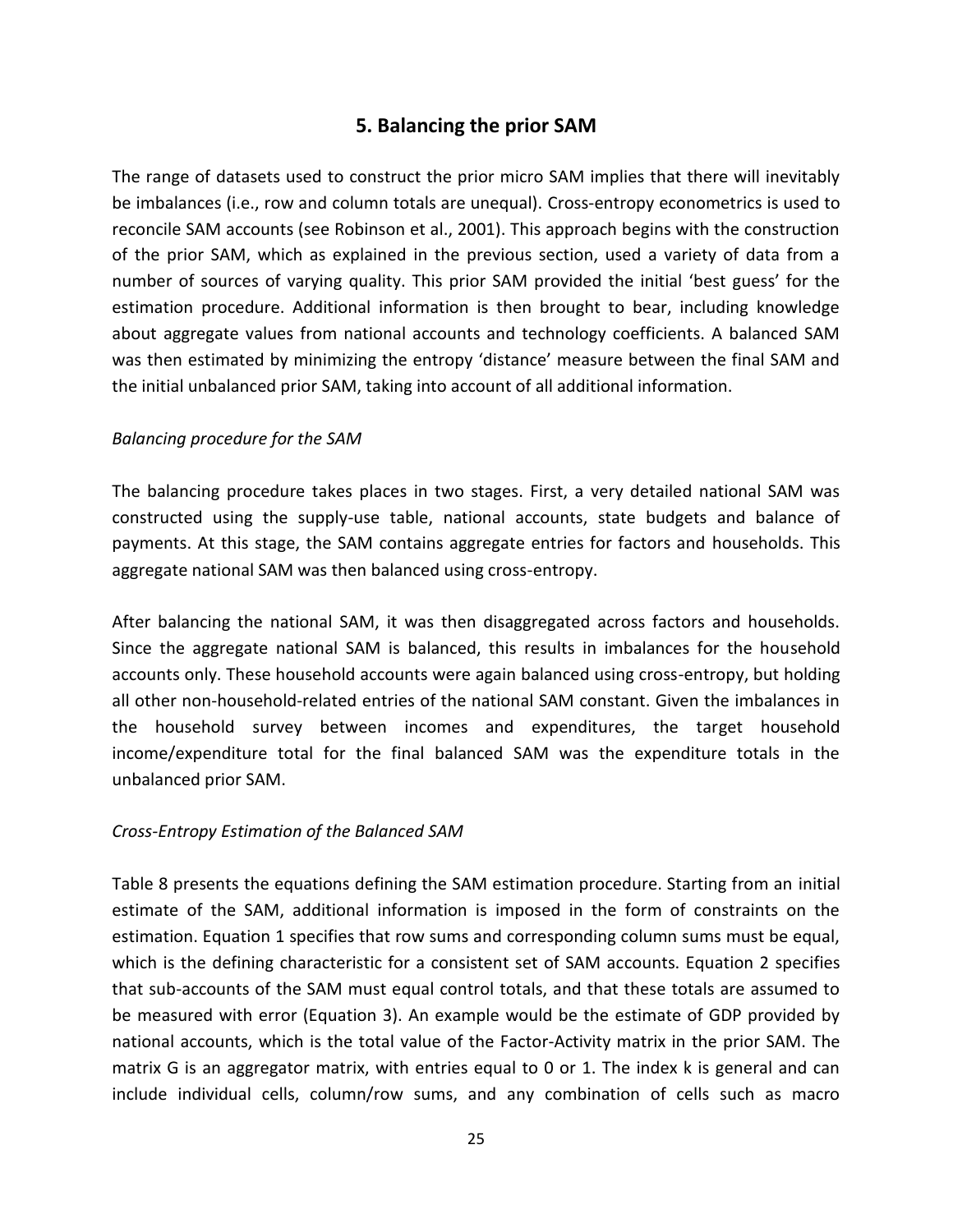aggregates. Equation 4 allows for the imposition of information about column coefficients in the SAM rather than cell values, also allowing for error (Equation 5).

| Index                            |                                                                                |     |
|----------------------------------|--------------------------------------------------------------------------------|-----|
| i, j                             | Row (i) and column (j) entries                                                 |     |
| k                                | Set of constraints                                                             |     |
| W                                | Set of weights                                                                 |     |
| Symbol                           |                                                                                |     |
| $T_{ij}$                         | SAM in values                                                                  |     |
| $A_{ij}, \overline{A}_{ij}$      | SAM in column coefficients                                                     |     |
| $G_{kij}$                        | Aggregator matrix for each constraint k                                        |     |
| $\gamma_{ij}, \bar{\gamma}_{ij}$ | Aggregate value for constraint k                                               |     |
| $e_k$                            | Error on each constraint k                                                     |     |
| $e_{ij}^A$                       | Error on each cell coefficient                                                 |     |
| $W, \overline{W}$                | Weights and prior on error term for each constraint k or cell coefficient i,j  |     |
| $\bar{V}$                        | Error support set indexed over w for each constraint k or cell coefficient i,j |     |
| Equations                        |                                                                                |     |
| $\sum T_{ij} =$                  |                                                                                | (1) |

Table 8: Cross-entropy SAM estimation equations

| $\sum_i \sum_j G_{kij} \cdot T_{ij} = y_k$ |  |
|--------------------------------------------|--|
|                                            |  |

$$
\gamma_k = \bar{\gamma}_k + e_k \tag{3}
$$

$$
A_{ij} = T_{ij} / \sum_{i} T_{ij} \quad \text{with} \quad \sum_{i} A_{ij} = 1 \forall i
$$
 (4)

 $A_{ij} = \overline{A}_{ij} + e_{ij}^A$  for some i and j (5)

$$
e_k = \sum_{w} W_{kw} \cdot \bar{V}_{kw} \tag{6}
$$

$$
e_{ij}^A = \sum_{w} W_{ijw}^A \cdot \overline{V}_{ijw}^A \tag{7}
$$

$$
\sum_{w} W_{kw} = 1 \qquad \text{with} \qquad 0 \le W_{kw} \le 1 \tag{8}
$$

$$
\sum_{w} W_{ijw}^A = 1 \qquad \text{with} \qquad 0 \le W_{ijw}^A \le 1 \tag{9}
$$

$$
\min \left[ \sum_{k} \sum_{w} W_{kw} \cdot (\ln W_{kw} - \ln \overline{W}_{kw}) + \sum_{i} \sum_{j} \sum_{w} W_{ijw}^{A} \cdot (\ln W_{ijw}^{A} - \ln \overline{W}_{ijw}^{A}) \right]
$$
(10)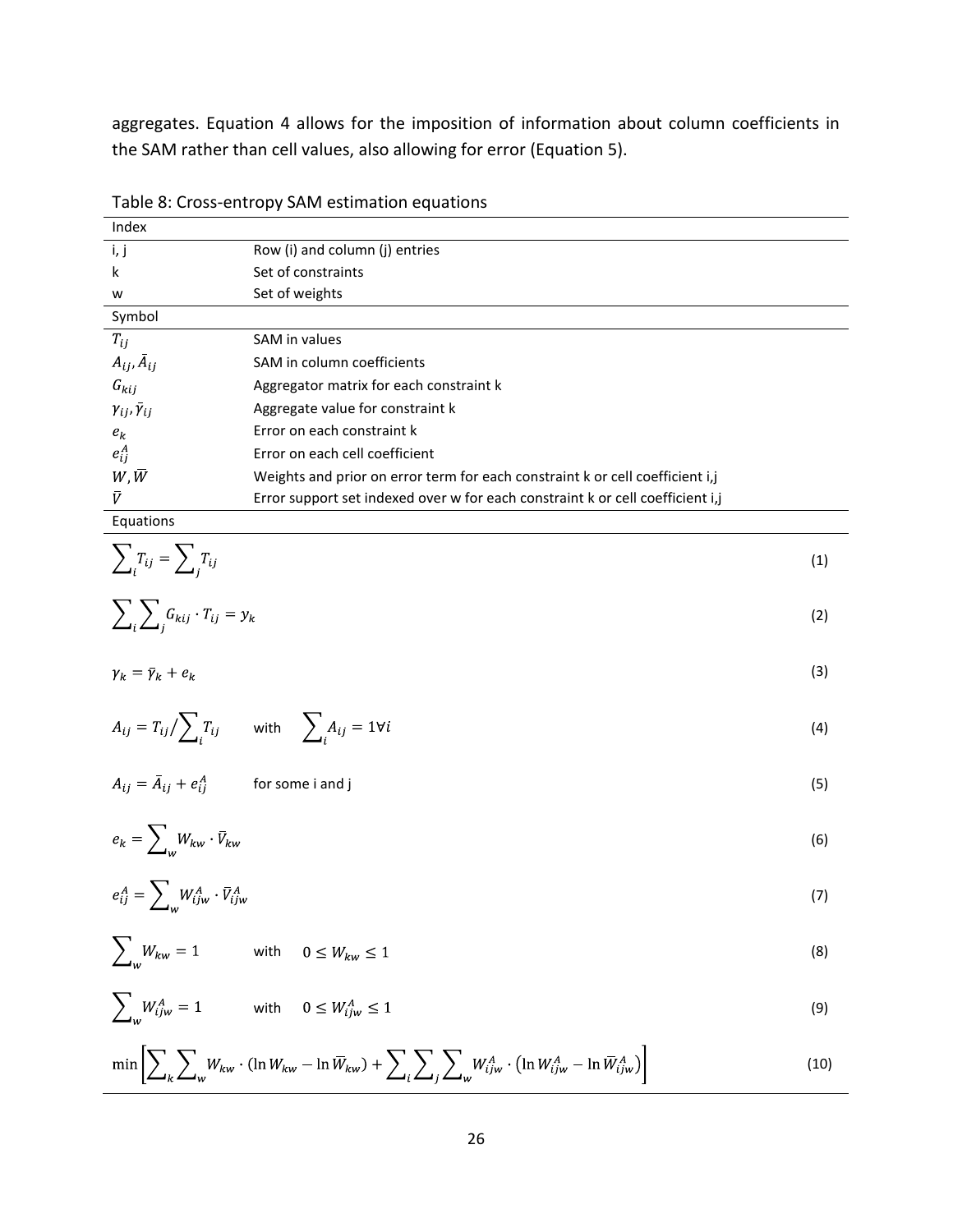The error specification in Equations 2 and 3 describes the errors as a weighted sum of a specified 'support set' (the V parameters). The weights (W) are probabilities to be estimated, starting from a prior on the standard error of measurement of aggregates of flows (Equation 8) or coefficients (Equation 9). The number of elements in the error support set (w) determines how many moments of the error distribution are estimated. The probability weights must be non-negative and sum to one (Equations 8 and 9). The objective function is the cross-entropy distance between the estimated probability weights and their prior for the errors in both coefficients and aggregates of SAM flows. It can be shown that this minimand is uniquely appropriate, and that using any other minimand introduces unwarranted assumptions (or information) about the errors.

Various constraints were imposed on the model according to the perceived reliability of the data. Certain values that appeared in the supply-use table and national accounts were maintained in order to remain consistent with the overall macro structure of the economy. The macroeconomic aggregates that were maintained in the micro-SAM include: total labor valueadded; total capital value-added; household final demand; government spending; investment demand; exports; imports; government borrowing/saving; current account balance; sales taxes; import tariffs; direct taxes on enterprises; government transfers to enterprises; enterprise transfers to the rest of the world; enterprise transfers to government; household transfers to government; government transfers to the rest of the world; and household foreign transfers received. The same standard errors were applied to all representative household groups.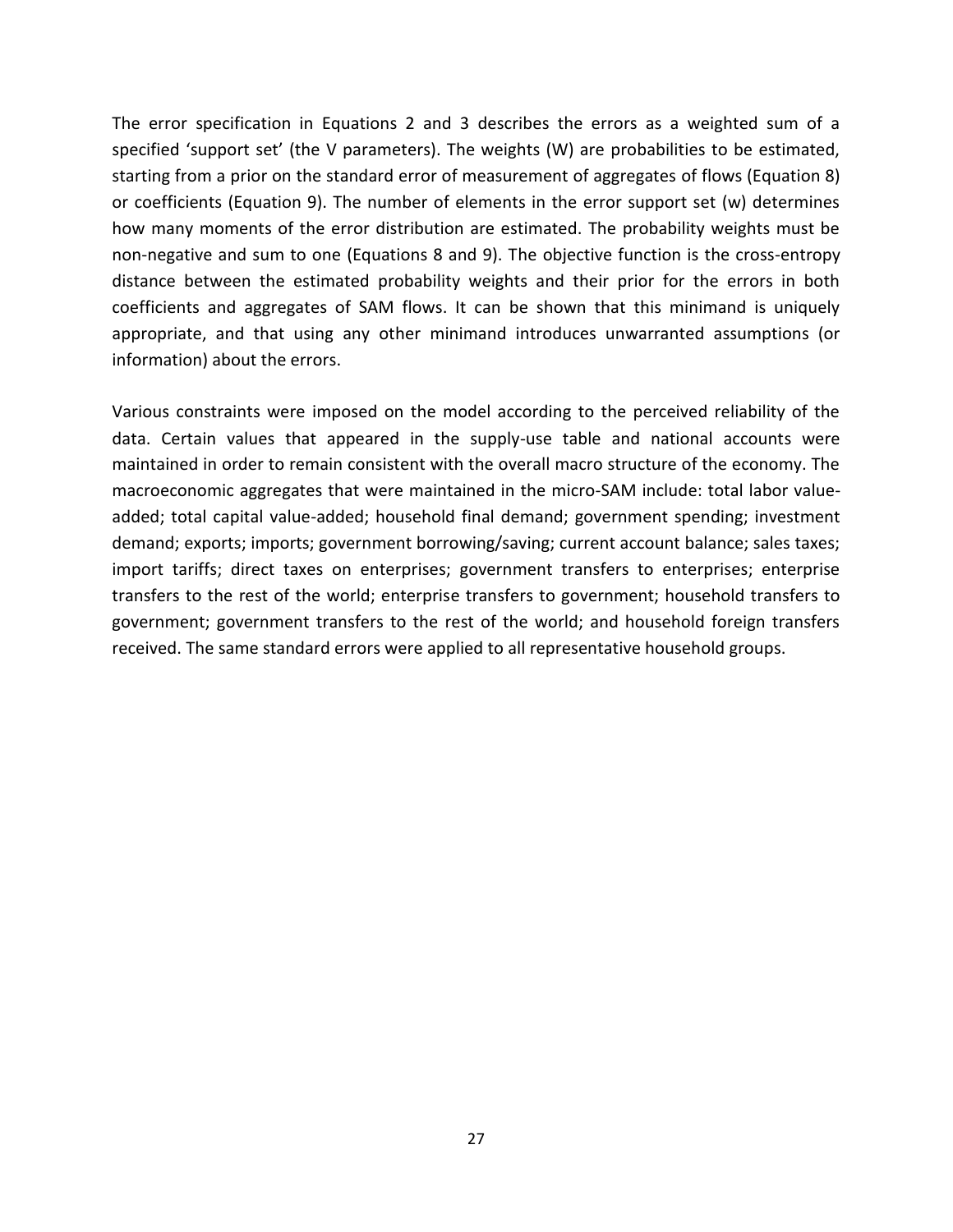# **6. Comparing the 2003 and 2007 SAMs**

In this final section we briefly compare the 2003 and 2007 SAMs. Table 9 presents the macro SAM entries for the 2003 and 2007 SAM adjusted to 2007 prices using the GDP deflator. Real GDP at factor cost expanded by 34 percent during 2003-2007, which is equivalent to an average annual increase of 7.6 percent. Demand for intermediate goods increased faster than GDP reflecting the increase in importance of forward and backward production linkages in the economy. This surge in intermediate demand led to a larger increase in the value of gross output than in total value-added. On the expenditure-side, government recurrent spending almost tripled during 2003-2007. By contrast, private consumption spending was the slowest growing component of GDP, expanding by 37 percent over the period (i.e., an annual rate of 8.3 percent).

Along with rapid economic growth, Vietnam underwent a period of structural transformation. Table 10 reports sectors' contributions to national GDP. Agriculture's share of total GDP fell from 24.5 to 15.8 percent between 2003 and 2007. Crops accounted for the largest absolute decline (given its large initial size). However, it was the livestock and fisheries subsectors whose contributions to GDP virtually halved over four years. By contrast, services' share of total GDP rose significantly from 32.3 to 41.5 percent. Overall, industry maintained its contribution at around two fifths of total value-added. However, there was a slight shift in the composition of industrial GDP during 2003-2007, with construction growing rapidly and slower growth in both mining and manufacturing.

Import supply rose much faster than export demand during 2003-2007, with imports expanding by 82 percent over the whole period compared to 54 percent for exports (see Table 9). Although industry's contribution to total GDP remained fairly stable, its contribution to foreign trade increased substantially. The share of industrial goods in total imports and exports increased by 4.8 and 9.2 percentage points, respectively. This was driven primarily by manufactures, especially petroleum imports and food and machinery exports. The latter partly reflects the deepening of sectoral linkages within Vietnam, as exports shift from raw agricultural materials to processed foods with higher value-added.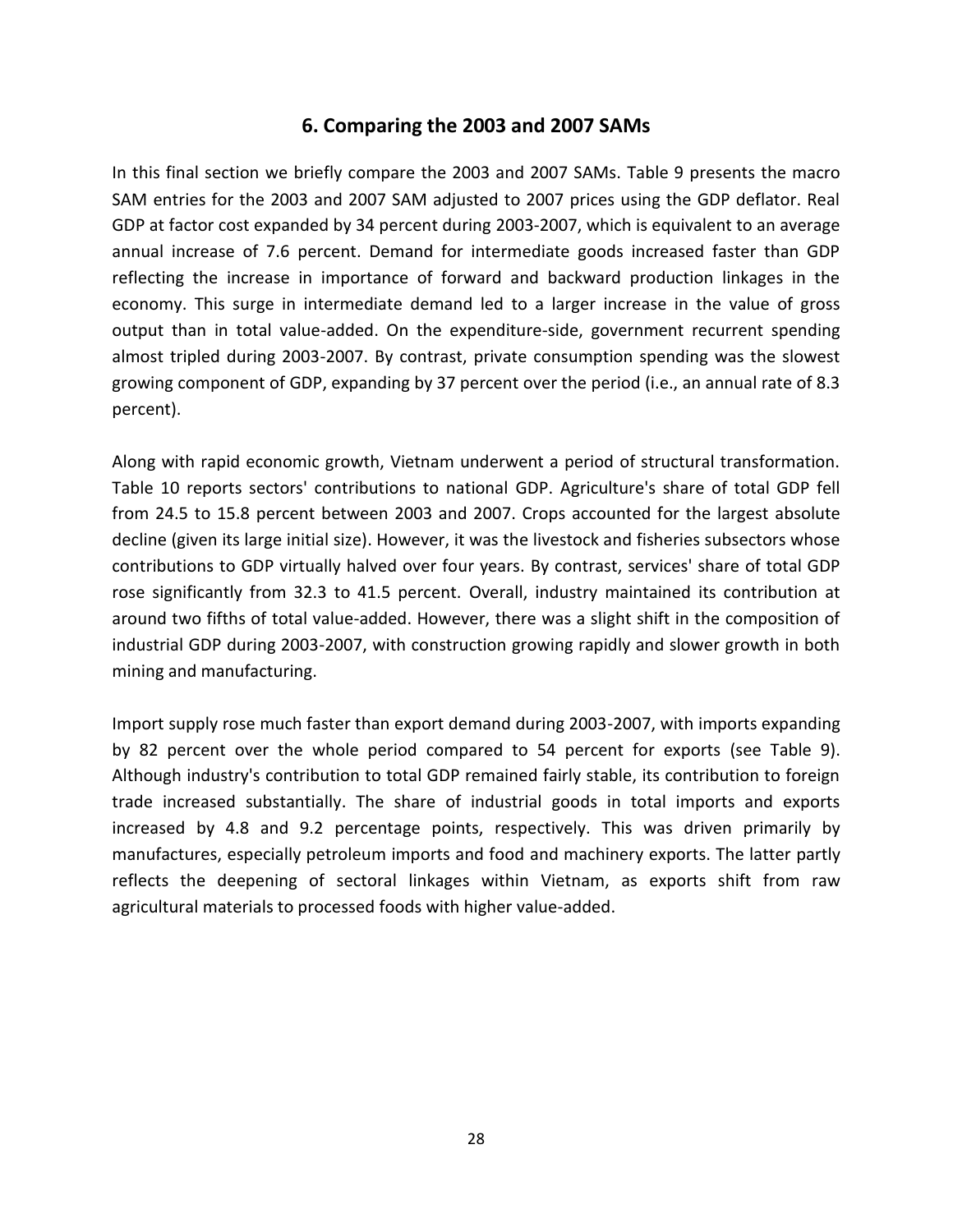|                      | Activities             | Commod-<br>ities       | Factors                 | Enterprises          | Households           | Government           | Investment           | Rest of the<br>World                                | Total                  |
|----------------------|------------------------|------------------------|-------------------------|----------------------|----------------------|----------------------|----------------------|-----------------------------------------------------|------------------------|
| Activities           |                        | 1683<br>2710<br>(1.61) |                         |                      |                      |                      |                      |                                                     | 1683<br>2710<br>(1.61) |
| Commodities          | 969<br>1742<br>(1.80)  | 124<br>206<br>(1.66)   |                         |                      | 552<br>759<br>(1.37) | 49<br>140<br>(2.81)  | 295<br>480<br>(1.62) | 498<br>767<br>(1.54)                                | 2490<br>4093<br>(1.64) |
| Factors              | 709<br>952<br>(1.34)   |                        |                         |                      |                      |                      |                      |                                                     | 709<br>952<br>(1.34)   |
| Enterprises          |                        |                        | 242<br>332<br>(1.37)    |                      |                      | 21<br>31<br>(1.44)   |                      | $\pmb{0}$<br>18<br>(70.22)                          | 263<br>381<br>(1.44)   |
| Households           |                        |                        | 436<br>560<br>(1.28)    | 130<br>157<br>(1.20) |                      | 66<br>37<br>(0.56)   |                      | 42<br>59<br>(1.38)                                  | 676<br>812<br>(1.20)   |
| Government           | 3<br>16<br>(4.11)      | 119<br>153<br>(1.28)   | 17<br>$\,8\,$<br>(0.46) | 25<br>149<br>(5.88)  | 11<br>8<br>(0.72)    |                      |                      | $^{\rm -1}$<br>$\overline{\mathbf{4}}$<br>$(-2.02)$ | 175<br>338<br>(1.93)   |
| Savings              |                        |                        |                         | 107<br>76<br>(0.71)  | 113<br>44<br>(0.39)  | 37<br>130<br>(3.44)  |                      | 36<br>230<br>(6.25)                                 | 295<br>480<br>(1.62)   |
| Rest of the<br>World |                        | 562<br>1025<br>(1.82)  | 13<br>52<br>(3.81)      |                      |                      |                      |                      |                                                     | 575<br>1077<br>(1.87)  |
| Total                | 1683<br>2710<br>(1.61) | 2490<br>4093<br>(1.64) | 709<br>952<br>(1.34)    | 263<br>381<br>(1.44) | 676<br>812<br>(1.20) | 175<br>338<br>(1.93) | 295<br>480<br>(1.62) | 575<br>1077<br>(1.87)                               |                        |

Table 9: 2003 and 2007 Macro SAMs for Vietnam (VND billion in 2007 prices)

Source: 2003 and 2007 Vietnam social accounting matrices.

Notes: Top entry in each cell is 2003 value in 2007 prices (adjusted by GDP deflator); second entry is 2007 value; third entry is ratio of 2007 to 2003.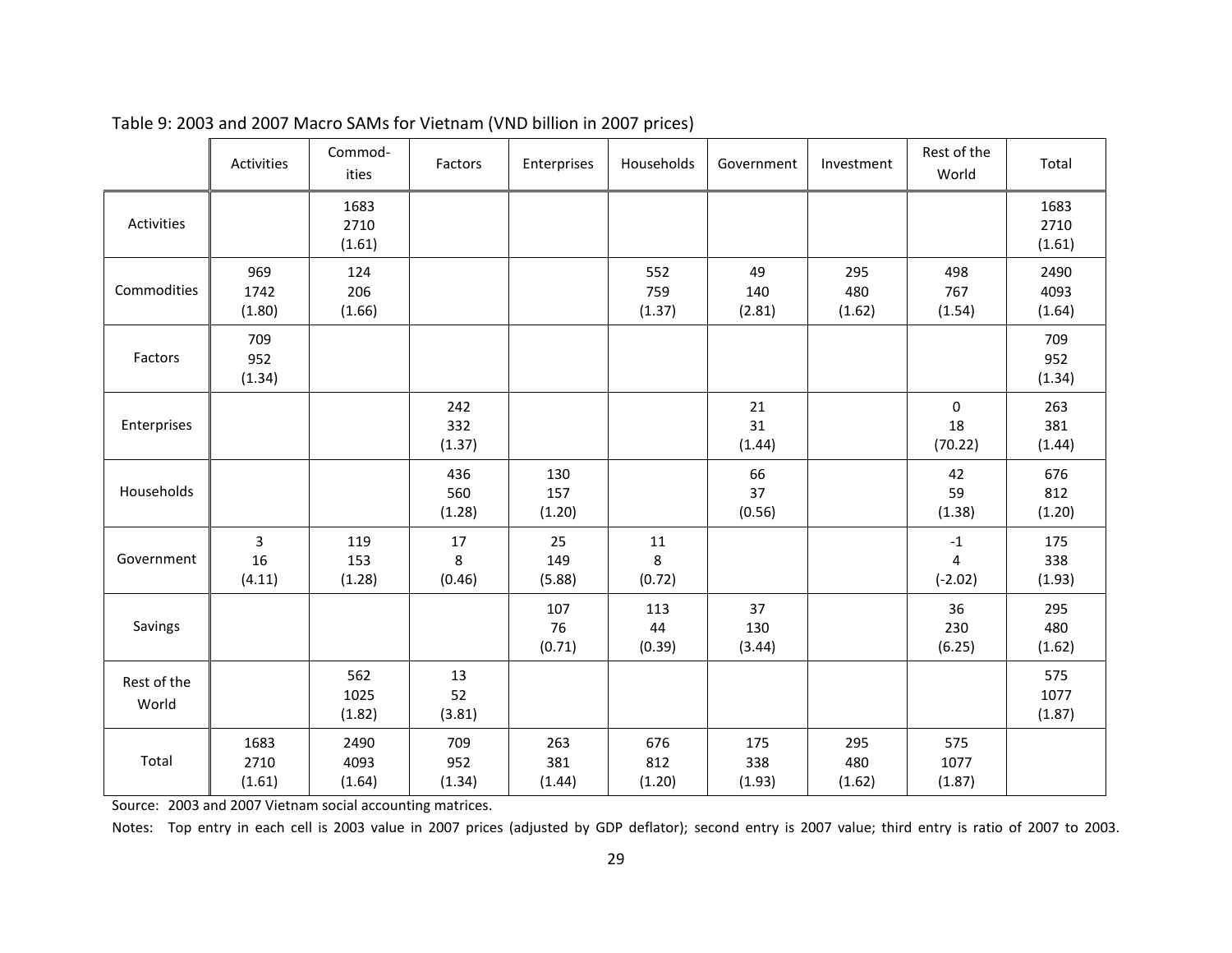| <b>Sectors</b>        | Share of GDP (%) |        | Share of imports (%) |        | Share of exports (%) |        |
|-----------------------|------------------|--------|----------------------|--------|----------------------|--------|
|                       | 2003             | 2007   | 2003                 | 2007   | 2003                 | 2007   |
| <b>Total GDP</b>      | 100.00           | 100.00 | 100.00               | 100.00 | 100.00               | 100.00 |
| Agriculture           | 24.54            | 15.84  | 1.83                 | 2.25   | 7.62                 | 6.95   |
| Crops                 | 14.78            | 10.80  | 1.28                 | 1.64   | 5.40                 | 3.06   |
| Livestock             | 3.96             | 1.37   | 0.06                 | 0.02   | 0.40                 | 0.77   |
| Forestry              | 1.07             | 1.21   | 0.45                 | 0.56   | 0.03                 | 0.01   |
| <b>Fisheries</b>      | 4.73             | 2.46   | 0.05                 | 0.02   | 1.79                 | 3.11   |
| Industry              | 43.15            | 42.65  | 85.47                | 90.39  | 77.67                | 87.20  |
| Mining                | 11.46            | 10.64  | 0.58                 | 0.35   | 21.33                | 16.81  |
| Manufacturing         | 22.03            | 18.20  | 75.42                | 89.87  | 53.49                | 70.38  |
| Processed foods       | 5.67             | 3.49   | 4.05                 | 3.31   | 12.42                | 21.56  |
| Textiles and clothing | 3.93             | 3.18   | 13.28                | 7.31   | 21.61                | 16.59  |
| Wood and paper        | 1.63             | 1.13   | 2.93                 | 1.63   | 3.85                 | 1.81   |
| Chemicals             | 3.21             | 2.12   | 13.23                | 28.97  | 2.27                 | 4.25   |
| Machinery             | 4.55             | 4.97   | 39.49                | 46.44  | 11.14                | 17.44  |
| Other manufacturing   | 3.04             | 3.32   | 2.44                 | 2.19   | 2.19                 | 8.73   |
| <b>Utilities</b>      | 3.92             | 3.78   | 9.46                 | 0.17   | 2.86                 | 0.00   |
| Construction          | 5.73             | 10.02  |                      |        |                      |        |
| <b>Services</b>       | 32.31            | 41.51  | 12.71                | 7.36   | 14.70                | 5.86   |
| Private services      | 29.21            | 31.64  | 12.71                | 5.88   | 14.70                | 5.56   |
| Government            | 3.10             | 9.88   |                      | 1.48   |                      | 0.30   |

Table 10: Sectoral production and trade, 2003 and 2007

Source: 2003 and 2007 Vietnam social accounting matrices.

Notes: "GDP" is gross domestic product.

Table 11 reports changes in household income and consumption patterns. Per capita consumption spending grew from VND 7.0 million (US\$440) in 2003 (in 2007 prices) to VND 9.2 million (US\$576) in 2007. This rapid income growth was over and above an average increase in Vietnam's population of 1.27 percent per year during 2003-2007. This reflects a substantial improvement in household welfare during this period and underpinned the decline in poverty observed in the household surveys. In line with Engel's Law, the share of food in households' consumption spending declined slightly from 41 percent in 2003 to 38 percent in 2007. This decline was larger in urban areas, even though per capita consumption grew more rapidly in rural areas (i.e., 7.0 percent compared 5.9 percent in urban areas). However, population growth in urban areas was significantly faster during this period, such that urban households' share of total consumer spending rose more in absolute terms.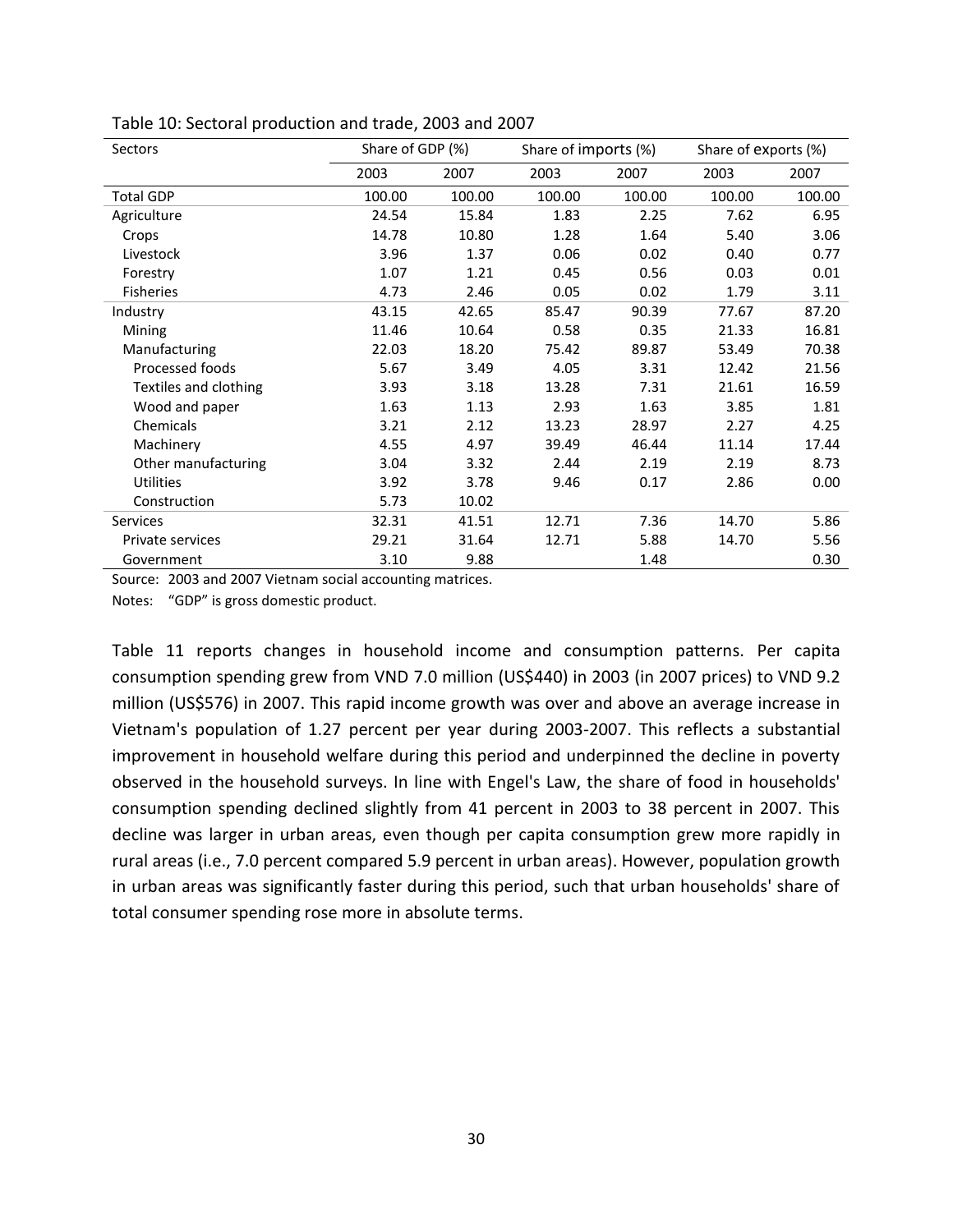| Households            | Consumption share (%) |          | Population | Per capita consumption |      |
|-----------------------|-----------------------|----------|------------|------------------------|------|
|                       | Food                  | Non-food | (1000s)    | <b>VND1000</b>         | US\$ |
| All households (2003) | 41.0                  | 59.0     | 78,352     | 7,045                  | 440  |
| Urban                 | 34.9                  | 65.1     | 19,564     | 11.626                 | 727  |
| Rural                 | 45.3                  | 54.7     | 58,788     | 5,521                  | 345  |
| All households (2007) | 38.0                  | 62.0     | 82,404     | 9,215                  | 576  |
| Urban                 | 30.3                  | 69.7     | 22,042     | 14.620                 | 914  |
| Rural                 | 43.7                  | 56.3     | 60,362     | 7.242                  | 453  |

Table 11: Household consumption spending, 2003 and 2007

Source: 2003 and 2007 Vietnam social accounting matrices.

Notes: Per capita consumption values in 2007 prices (adjusted by GDP deflator).

In summary, the 2003-2007 period was characterized by rapid economic growth, a deepening of sectoral linkages, and the increasing importance of the public sector. Vietnam also experienced a large decline in the contribution of agriculture and an equally large expansion of services (part of which was driven by public spending). The country's trade balance worsened, due mainly to large increases in import demand, especially for petroleum. Much of the expansion of exports involved agriculture moving up the value-chain to processed foods. While there was a notable increase in private remittances, the burgeoning trade deficit resulted in a much current account deficit (i.e., 24 percent in 2007 compared to 5 percent in 2003). Rapid economic growth benefited households, with real consumption spending outpacing population growth, especially in rural areas. This clearly reflects the rapid pace of structural transformation in Vietnam, and underlines the importance of maintaining up-to-date SAMs for use in conducting growth and poverty analysis and designing policies.